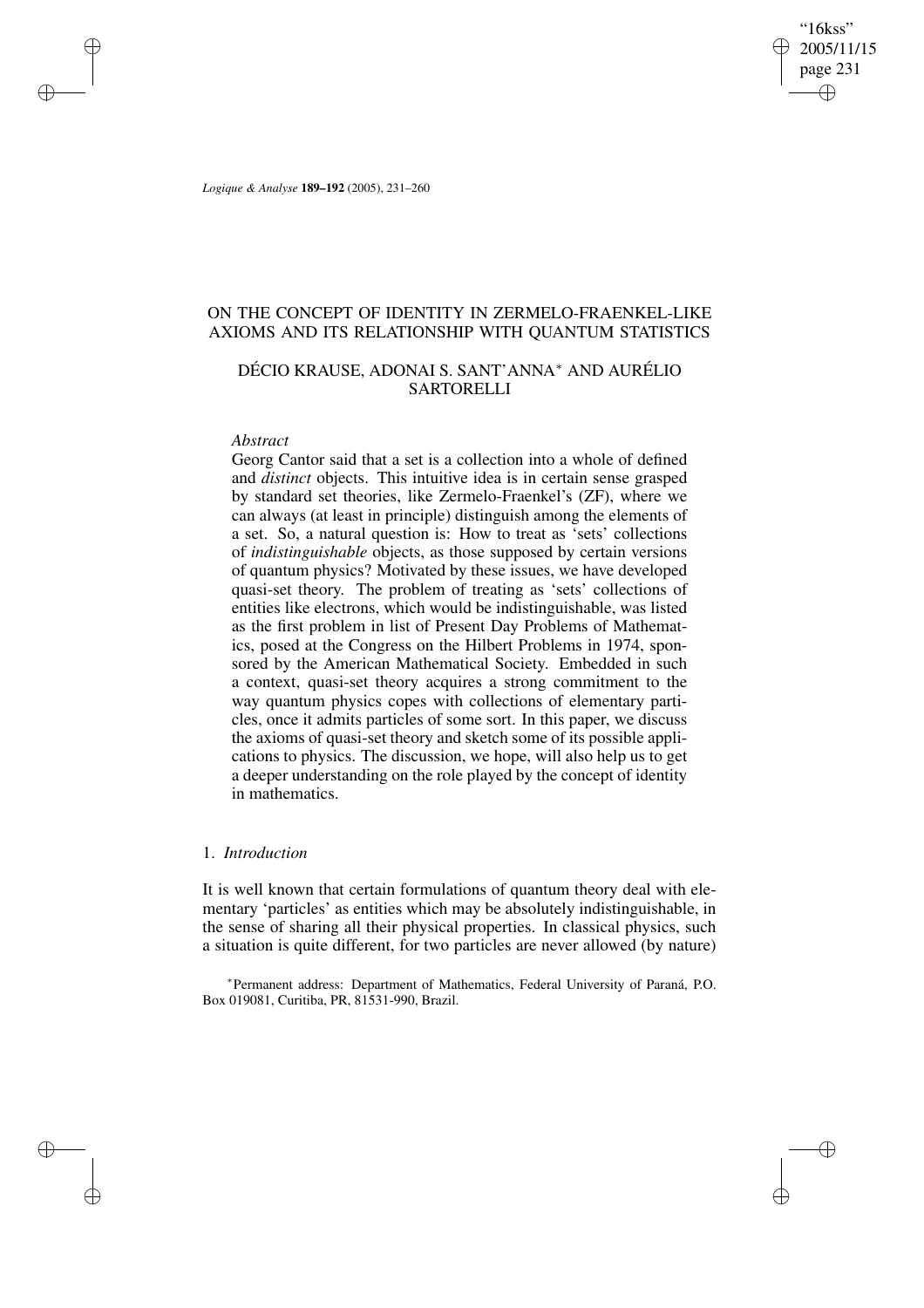#### 232 DÉCIO KRAUSE, ADONAI S. SANT'ANNA AND AURÉLIO SARTORELLI

✐

✐

✐

✐

"16kss" 2005/11/15 page 232

✐

✐

✐

✐

to share the same state during the same time interval. Classical particles (the particles described by classical particle mechanics) are always distinguishable by either their intrinsic properties or by their state properties. But in quantum mechanics (once admitted particles) there may exist elementary particles which share the same intrinsic properties *and* the same quantum state. In this case, they are said to be indistinguishable ('identical' by the physicists). But, from the point of view of standard mathematics, indistinguishability entails identity. Hence, it would be impossible (in principle) to have a coherent mathematical picture of two or more elementary indistinguishable particles. If we aim at to define a mathematical framework for considering the possibility of having multiple collections of indistinguishable particles (indistinguishable with respect to all physical properties that describe a particle), then two ways seem to be open to cope with this problem: either we admit that there is some hidden property (besides intrinsic and state properties) that allows the existence of multiple objects with the same physical (not hidden) properties, or we should admit some new mathematic framework where indistinguishability does not entail identity. The first solution demands some sort of metaphysical hypothesis [23]. The second solution seems to demand new mathematical foundations for quantum mechanics. In the present paper we begin to explore the second alternative.

Physicists refer to particles that share the same physical properties as 'identical', while philosophers prefer to call them *indistinguishable*, since in the standard philosophical jargon, identical things are to be the very same thing. Standard set theories like Zermelo-Fraenkel, which sustain not only most of standard mathematics, but also most of theoretical physics, are so that sets (and their elements) obey a well defined theory of identity, according to which, roughly speaking, two objects  $a$  and  $b$  are always either identical (in the philosophical sense) or distinct (not identical). If  $a$  and  $b$  are distinct, then there exists a set c such that  $a \in c$  but  $b \notin c$  (in extensional contexts, we might say that there exists at least one property -whose extension is  $c$ , which distinguishes them, a result which may be considered as a consequence of the so-called Leibniz Law -LL $)$ .<sup>1</sup> In particular, the elements of a set can always be considered as *individuals* of a sort, since (at least ideally) they can be counted, ordered, and named.

In this sense, standard set theories cannot deal with collections of 'genuine' indistinguishable objects. The standard way mathematicians consider

<sup>1</sup> Roughly speaking, in a second order language, if a and b are individual variables and F is a variable for properties of individuals, then LL can be written as  $\forall F(F(a) \leftrightarrow F(b)) \leftrightarrow$  $a = b$ . Even in first order standard theories, like ZF, LL appears in a way, due to the axiom of extensionality and the postulates for identity of first order logic. Here, we shall term 'Leibniz Law' indistinctly anyone of these formulations. But see more on this below.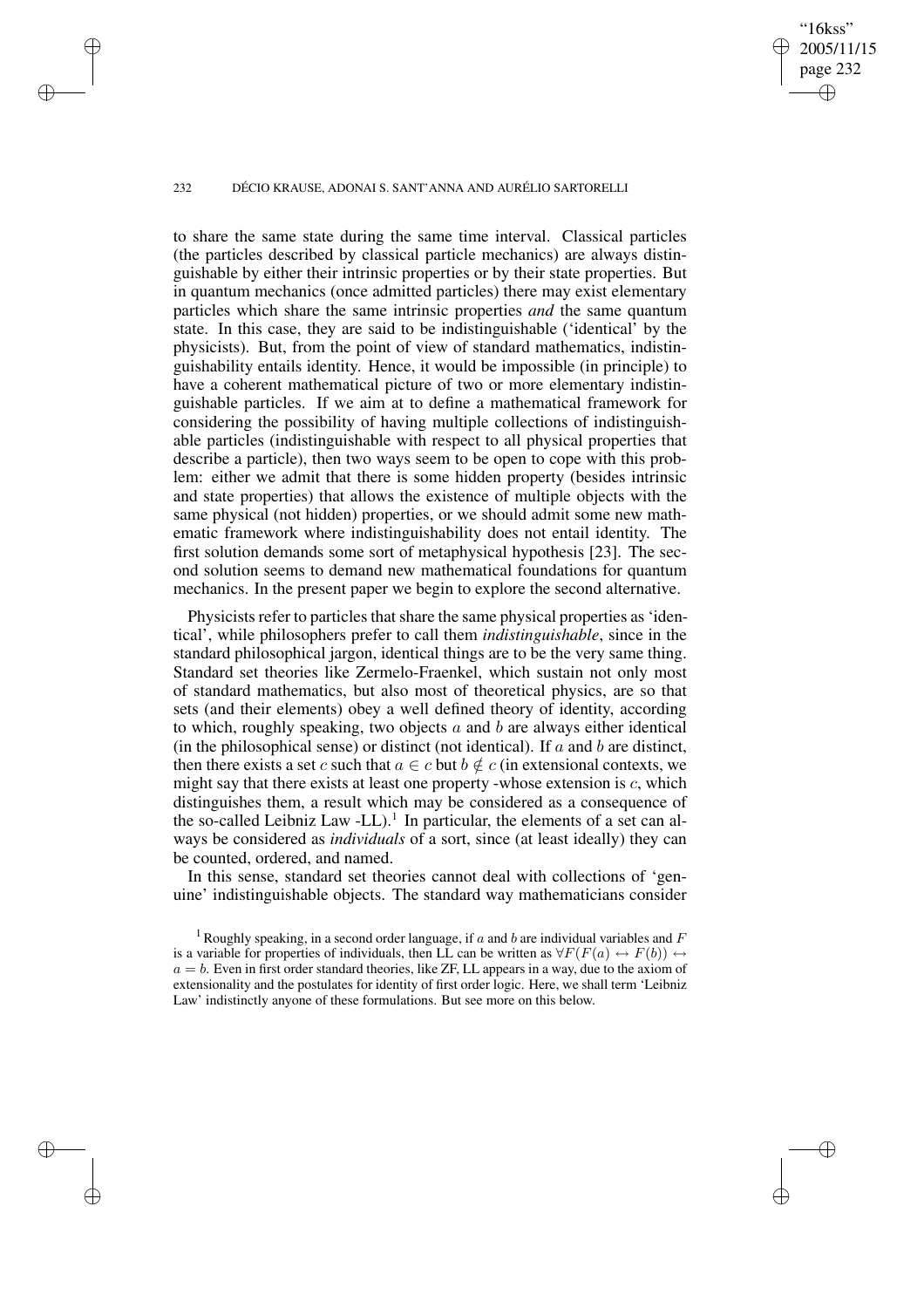✐

✐

✐

"16kss" 2005/11/15 page 233

✐

✐

✐

✐

indistinguishable things vary, but all of them can, in some way or another, be summed up by a technique used by H. Weyl to treat aggregates of individuals [29, App. B]; in short, starting from a *set* S with, say, n elements, Weyl has assumed that there is an equivalence relation  $R$  defined on  $S$ , and then he takes the equivalence classes  $C_1, \ldots, C_k$  to play the role of collections of indistinguishable objects. So, what Weyl did was 'to forget' the very nature of S as a collection of distinct objects, and considered only the quantity of elements of S there are in each equivalence classes. As he says, this is what imports to physics. He might be right, but from the foundational point of view it seems that something is lacking, namely, *an adequate* treatment of indistinguishable objects as such just from the beginnings.

Other ways of treating the same question can be given by the introduction of invariance of some sort. For instance, we may consider as indistinguishable the elements which belong to the orbit of a certain element in a suitable group.<sup>2</sup> But all these 'solutions' are mathematical tricks, for the very characteristics of the elements of a set as *individuals* is always present, at least implicitly. So, this kind of devices cannot be considered as adequate answers to the *philosophical* problem of dealing with collections of indistinguishable objects.

But why is this kind of problem, namely, that of dealing with collections of indistinguishable objects from the point of view of a 'set' theory, so important? From a historical perspective, let us recall that this is precisely the first problem of the list of Problems of Present Day Mathematics, which appeared in the Congress on the Hilbert Problems, organized by the American Mathematical Society in 1974. The motivation for the stating of this problem is of course quantum physics, which (in some of its versions) deals with indistinguishable objects; as put by Yuri Manin,

"We should consider possibilities of developing a totally new language to speak about infinity (...) I would like to point out that (...) [the usual language of set theory] is (...) an extrapolation of common-place physics, where we can distinguish things, count them, put them in some order, etc. New quantum physics has shown us models of entities with quite different behavior. Even 'sets' of photons in a looking-glass box, or of electrons in a nickel piece are much less Cantorian than the 'set' of grains of sand. In general, a highly probabilistic 'physical infinity' looks considerably more complicated and interesting than a plain infinity of 'things' (...) The twentieth century return to Middle Age scholastics taught us a lot

 $2$  Similar restrictions can be made to the other techniques usually considered by mathematicians, for instance the idea that indistinguishable objects are those elements which keep invariant a given structure under automorphisms (see, for example, [23], [16]).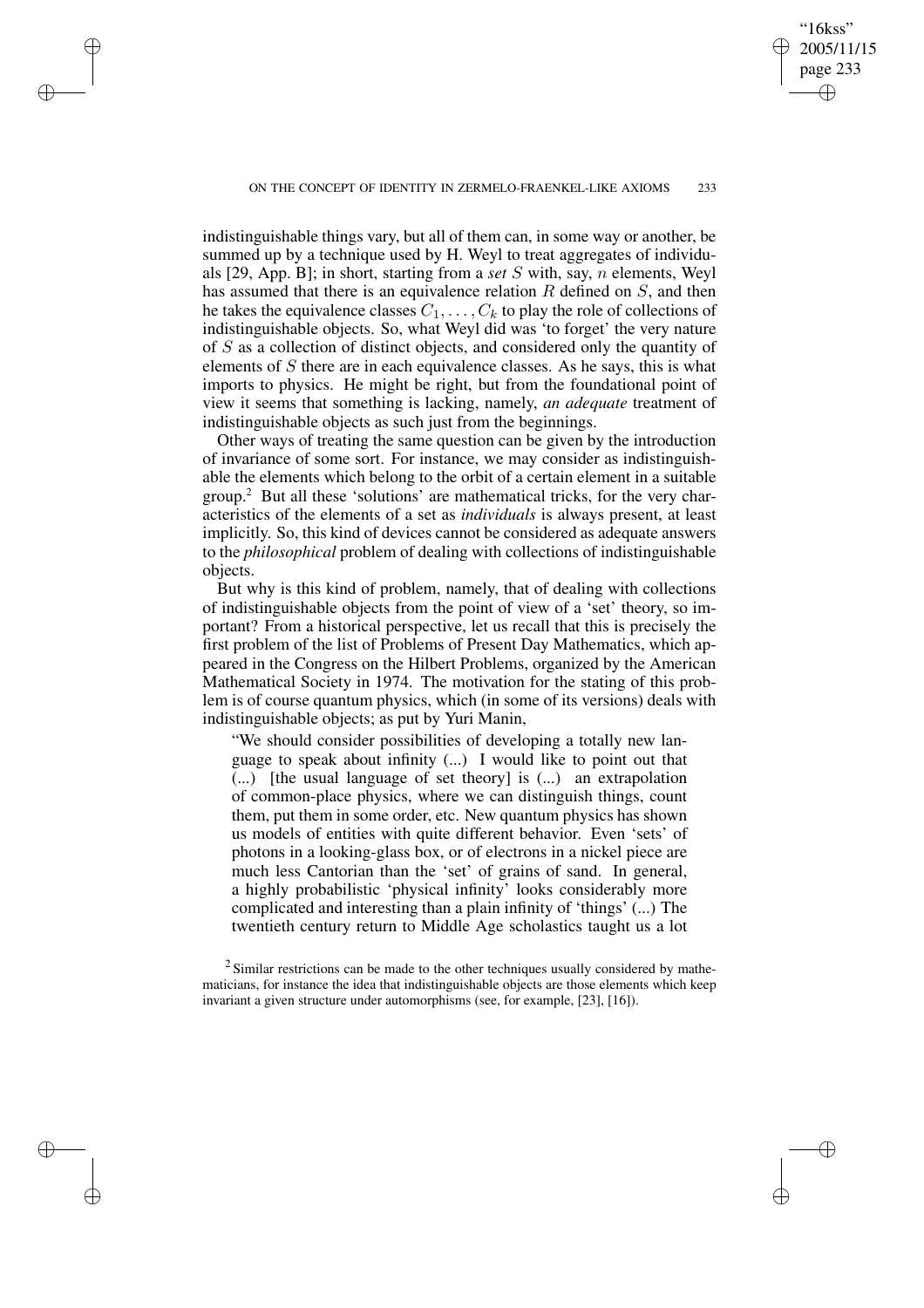#### 234 DÉCIO KRAUSE, ADONAI S. SANT'ANNA AND AURÉLIO SARTORELLI

✐

✐

✐

✐

about formalisms. Probably it is time to look outside again. Meaning is what really matters." [1, p. 36]

"16kss" 2005/11/15 page 234

✐

✐

✐

✐

Of course the problem is not only to find a way of expressing indistinguishability. Physicists do this, for instance, by considering that only symmetric and antisymmetric vectors in an appropriate Hilbert space have a counterpart in the physical reality [22]. But let us insist once more that from the philosophical point of view, it should be interesting to consider indistinguishability *right at the start*, as something which is very peculiar to the objects being supposed to exist, as it seems to be the case, in some situations, with quantum objects [21]. In other words, if we take seriously the view that quantum objects shouldn't have individuality, that is, that they are to be taken as *non-individuals* in a sense (see [13]), can we present a 'set theory' where indistinguishability is introduced right from the start? Let us remark that the recourse of using permutation symmetries is a way of superseding the apparent impossibility of such language. The usual solution proposed by physicists by means of considering only symmetric and antisymmetric states is just a description concerning states, nothing else. But quantum particles (if they are to be supposed) are not quantum states, but are *associated* to quantum states. So, if we wish to talk about the particles themselves, then we should develop a mathematical solution to the problem of dealing with indistinguishable but not identical particles, that is, quasi-set theory.

We could also provide still another motivation for the development of quasi-set theory.<sup>3</sup> According to standard textbooks on statistical mechanics, we know that Maxwell-Boltzmann (MB) 'statistics' gives us the most probable distribution of N *distinguishable* objects into, say, boxes with a specified number of objects in each box. In this case, we can show, e.g., that the hypothesis concerning distinguishable objects is unnecessary. Usually, classical and quantum distribution functions are mathematically derived in a naïve fashion; but an axiomatic framework is needed if we wish to show that individuality is not a necessary assumption in classical statistical mechanics. In a very interesting paper, N. Huggett [9] has shown that the occurrence of Maxwell-Boltzmann statistics in classical mechanics does not allow us to decide the metaphysical issue concerning molecules in a gas. In this paper, we also show that Maxwell-Boltzmann statistics is not committed to a metaphysical hypothesis concerning individuals.

<sup>&</sup>lt;sup>3</sup> The word 'objects' is used here as a neutral term, without any compromise with 'particles' or objects in the standard macroscopic sense; even waves or fields are can be 'objects' of a sort.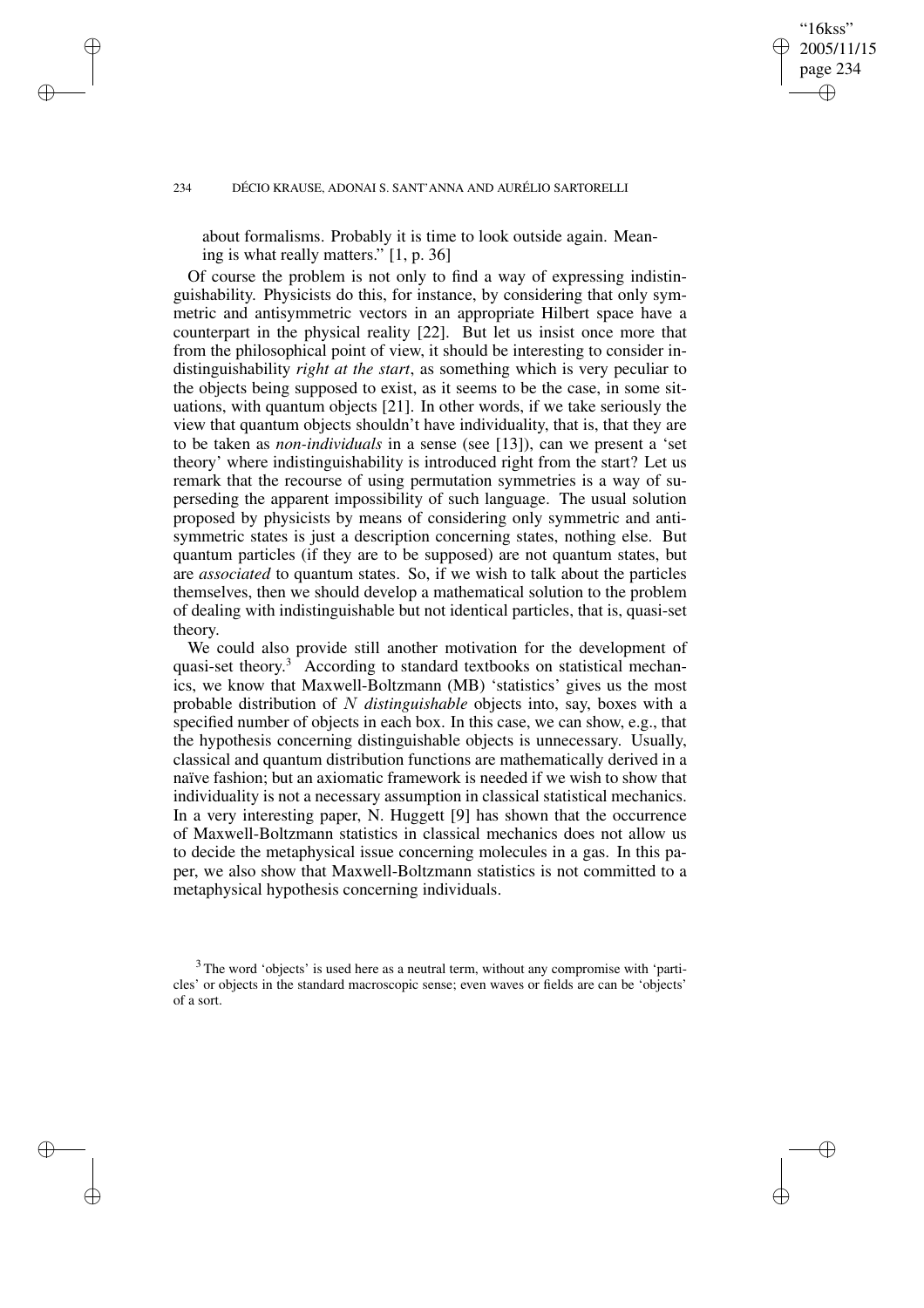"16kss" 2005/11/15 page 235

✐

✐

✐

✐

## 2. *Quasi-sets*

✐

✐

✐

✐

In trying to develop a theory which deals with collections of indistinguishable objects in the sense mentioned in the previous section, we have taken the route of considering Erwin Schrödinger's idea that the concept of identity does not make sense for elementary particles. Of course this is not the only route to follow, but it is that one we shall pursue here, for interesting it is. In brief, this suggests that if x and y denote, say, electrons, it should be simply meaningless to say that x is identical (or different) from  $y$  [25, 26]. So, even taking this route, the resulting quasi-set theory provides a way of answering Manin's problem mentioned above. The theory presented here has some improvements if we compare it with previous versions given in [11] and [12].

The quasi-set theory Q is based on *ZFU*-like axioms (Zermelo-Fraenkel with *Urelemente*), but allows the existence of *two* sorts of atoms, termed matoms (also termed micro-atoms) and M-atoms (also termed macro-atoms). Two primitive unary predicates m and M help in expressing this idea:  $m(x)$ says that x is an m-atom and  $M(x)$  says that x is an M-atom, where x is a term. The language still encompasses the binary primitive predicates  $\equiv$ (indistinguishability) and  $\in$  (membership), one unary functional symbol qc (quasi-cardinal) and a unary predicate letter  $Z$  (where  $Z(x)$  says that x is a *set*; these 'sets' are collections or quasi-sets that correspond precisely to the sets of *ZFU*). The basic idea is that the M-atoms shall have the properties of standard *Urelemente* of *ZFU*. Nevertheless, m-atoms do have a quite different behavior. Two indistinguishable micro-atoms are not necessarily identical (that is,  $x \equiv y$  does not entail  $x = y$ ). So, macro-atoms seem to be useful to describe the behavior of particles in classical particle mechanics (where all particles are distinguishable), while micro-atoms seem to be useful to describe whole collections of indistinguishable particles. Following Erwin Schrödinger, to this last kind of entities, we suppose that the concept of identity does not make sense, that is,  $x = y$  is not a well-formed formula if x and y denote m-atoms ([25, pp. 17-18]).

At this point it is worth to remark that when we talk about the 'traditional' concept of identity, we mean the theory of identity as presented in standard mathematics, either in first order or in higher order theories (and set theory) [19]. In quasi-set theory we make a restriction on the concept of formula: expressions like  $x = y$  are not meaningful (well-formed formulas) if x and y denote m-atoms. The expression  $x \equiv y$ , which is read 'x is indistinguishable from  $y'$ , makes sense for all the objects we are considering. The equality symbol is not primitive in our theory, but a concept of *extensional identity* ( $=$ <sub>E</sub>) is defined so that it has all the properties of standard identity of *ZFU*. Then, the axioms allow us to distinguish between the concepts of (extensional) *identity* (being the very same object) and *indistinguishability*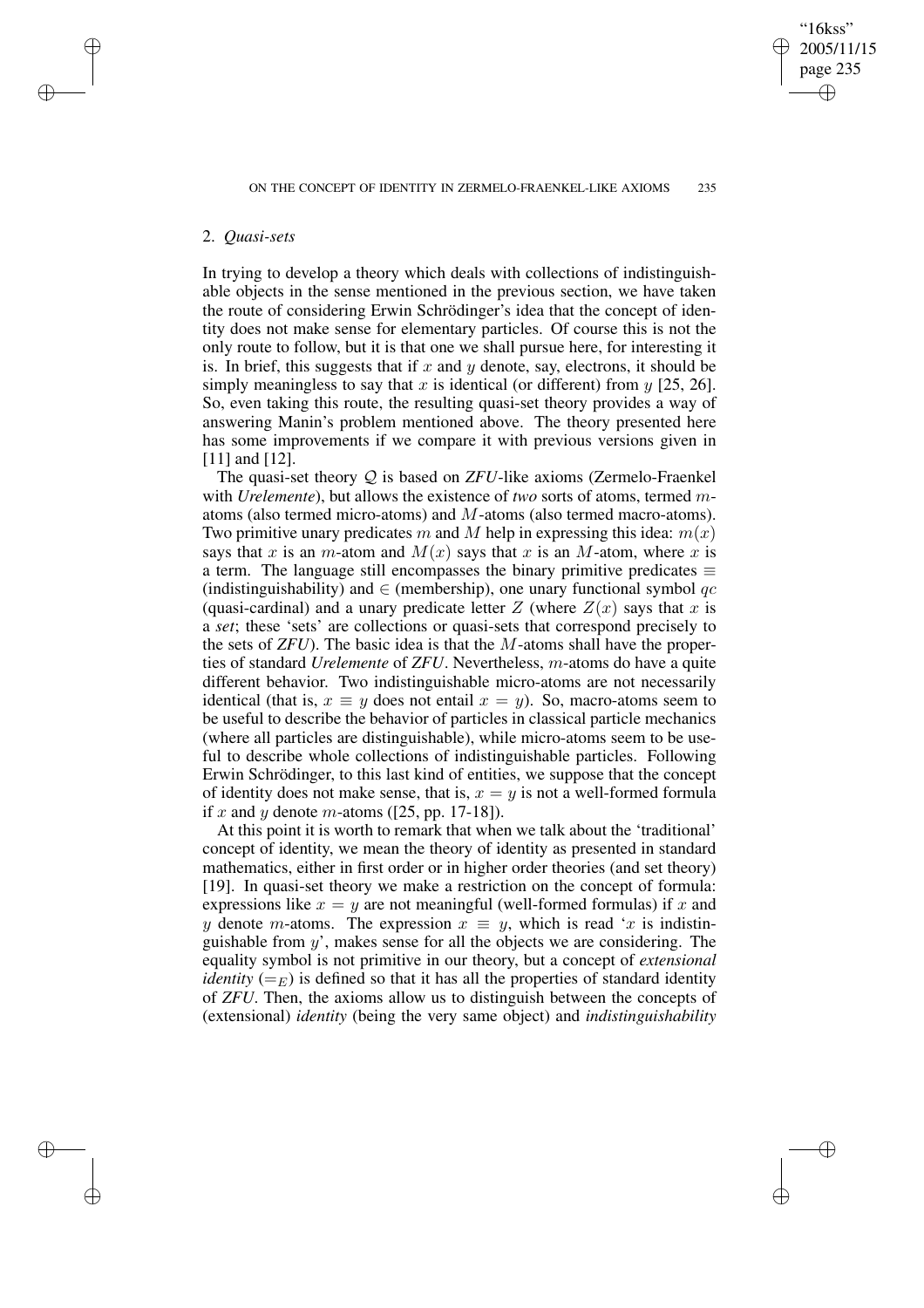#### 236 DÉCIO KRAUSE, ADONAI S. SANT'ANNA AND AURÉLIO SARTORELLI

(agreement with respect to all attributes), which cannot be done in classical logic and set theory.

"16kss" 2005/11/15 page 236

✐

✐

✐

✐

A quasi-set (qset for short) x is defined as something which is not a *Urelement*. A qset x may have a cardinal (termed its *quasi-cardinal*, denoted by  $qc(x)$ ) but, in general, it has not an ordinal, since there are quasi-sets which cannot be ordered (since their elements are indistinguishable  $m$ -atoms). The concept of quasi-cardinal is taken as primitive, since it cannot be defined by usual means. This fits the idea that quantum particles cannot be ordered or counted, but only aggregated in certain amounts. Notwithstanding, due to the concept of quasi-cardinal, there is a sense (as in orthodox quantum physics) in saying that there may exist a certain quantity of  $m$ -atoms obeying certain conditions, despite the fact that they cannot be named or labeled.

The primitive relation of indistinguishability  $(\equiv)$  is postulated to be reflexive, symmetric and transitive, but in order to make it different from identity (as ascribed by the traditional — first-order — theory of identity), the substitutivity axiom of equality does not hold in general, but only for some very specific cases. Even so, it should be interesting that such a relation of indistinguishability turns to be the standard identity (here represented by the extensional identity defined below) when the objects under consideration are not m-atoms. Then, the concept of *extensional identity* fits the idea of classical identity. The first definitions (nominal definitions) and axioms are the following:

*Definition 1*:

✐

✐

✐

✐

- (1)  $Q(x) := \neg(m(x) \lor M(x))$ *. We read*  $Q(x)$  *as "x is a quasi-set" or "*x *is a qset" for short.*
- (2)  $P(x) := Q(x) \wedge \forall y (y \in x \Rightarrow m(y)) \wedge \forall y \forall z (y \in x \wedge z \in x \Rightarrow y \equiv y)$  $(z)$ *. In this case we say that* x *is a pure qset.*
- (3)  $D(x) := M(x) \vee Z(x)$ *. These are the '(classical) things', to use Zermelo's original terminology. We read*  $D(x)$  *as "x is a* Dinge".
- (4)  $E(x) := Q(x) \wedge \forall y (y \in x \Rightarrow Q(y)).$
- (5)  $x =_E y := (Q(x) \wedge Q(y) \wedge \forall z (z \in x \Leftrightarrow z \in y)) \vee (M(x) \wedge$  $M(y) \wedge \forall_Q z (x \in z \Leftrightarrow y \in z)$ *). In this case we say that* x and y *are extensionally identical. The symbol*  $"=\mathrm{E}$ " *is called extensional identity.*
- (6)  $x \subseteq y := \forall z (z \in x \Rightarrow z \in y)$ .

The first item above says that a quasi-set is something which is not an atom, since it is neither a micro-atom nor a macro-atom. In other words, all terms are either atoms (micro or macro) or quasi-sets (which are collections of a kind). The second item says that a *pure* quasi-set is a quasi-set whose elements are all indistinguishable micro-atoms. The third item says that a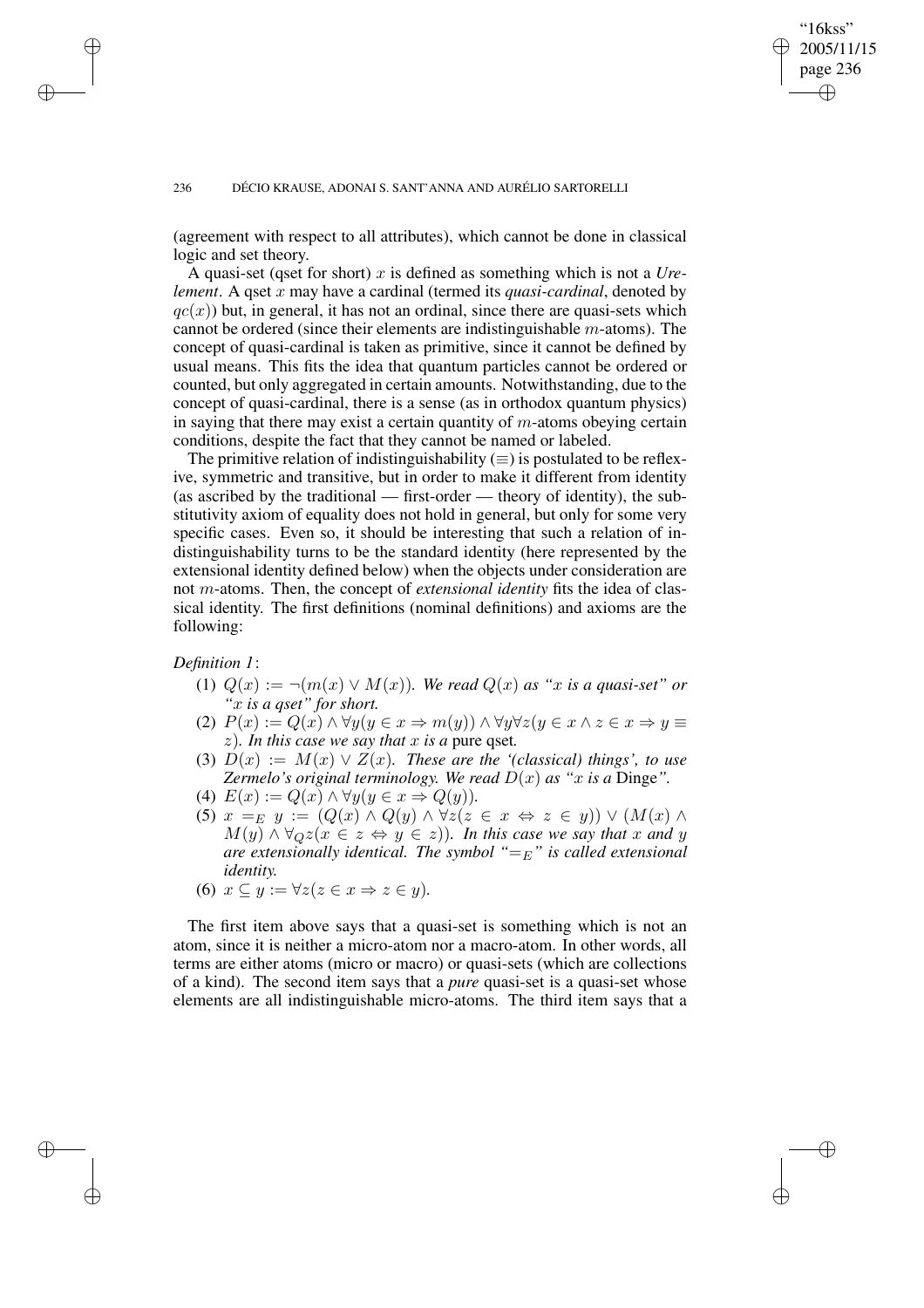*Dinge* is a term that behaves 'classically'. In other words, a *Dinge* behaves like a term in ZFU set theory, as shown in Corollary 1. According to the fourth item, if  $E(x)$ , then x is a quasi-set whose elements are quasi-sets. The fifth item says when two objects are extensionally identical. The last item is the standard definition of subset, but applied to quasi-sets.

In order to state the axioms of  $Q$  we need to remark that we use indexed quantifiers in order to abbreviate some formulas. If  $A$  is a given formula,  $P$ is a predicate letter and x is a variable, then the string  $\forall_{P} x(A)$  means that  $\forall x (P(x) \Rightarrow A)$ . Analogously,  $\exists px(A)$  means that  $\exists x (P(x) \land A)$ .

Here, we shall not make explicit the postulates of the underlying logic of  $\mathcal{Q}$ , which are similar to those of first order predicate calculus without identity. The specific axioms of  $Q$  are:

 $(Q1)\forall x(x \equiv x)$ 

✐

✐

✐

✐

- $(Q2)\forall x\forall y(x\equiv y\Rightarrow y\equiv x)$
- $(Q3)\forall x\forall y\forall z(x\equiv y \land y\equiv z \Rightarrow x\equiv z)$

 $(Q4)\forall x\forall y(x =_E y \Rightarrow (A(x, x) \Rightarrow A(x, y)))$ , with the usual syntactic restrictions, i.e.,  $A(x, x)$  is a formula and  $A(x, y)$  is obtained from  $A(x, x)$ by replacing at least one of the free occurrences of x by y, if y is free for x in  $A(x, x)$ .

The first three axioms say that indistinguishability has the properties of an equivalence relation. The fourth axiom says that substitutivity can take place among terms that are extensionally identical. This means that  $x =_F y$ entails  $x \equiv y$ , although the converse is not always valid.

*Theorem 1: Whether*  $Q(x)$  *or*  $M(x)$ *, then*  $x =_E x$ *.* 

*Proof.* If  $Q(x)$ , since  $\forall z (z \in x \Leftrightarrow z \in x)$ , then  $x =_E x$  by the definition of extensional identity. If  $M(x)$ , then since  $x \equiv x$  by Q1, it follows that  $x = E x.$ 

*Corollary 1*: *The relation of extensional equality has all the properties of classical equality in first order theories.*

*Proof.* Straightforward, if we take into account the above theorem and Q4. In other words, extensional equality is something like a binary equivalence relation to which substitutivity holds.  $\square$ 

 $(Q5)$  Nothing is at the same time an m-atom and an M-atom:

$$
\forall x (\neg (m(x) \land M(x)))
$$

*"16kss" 2005/11/15 page 237*

✐

✐

✐

✐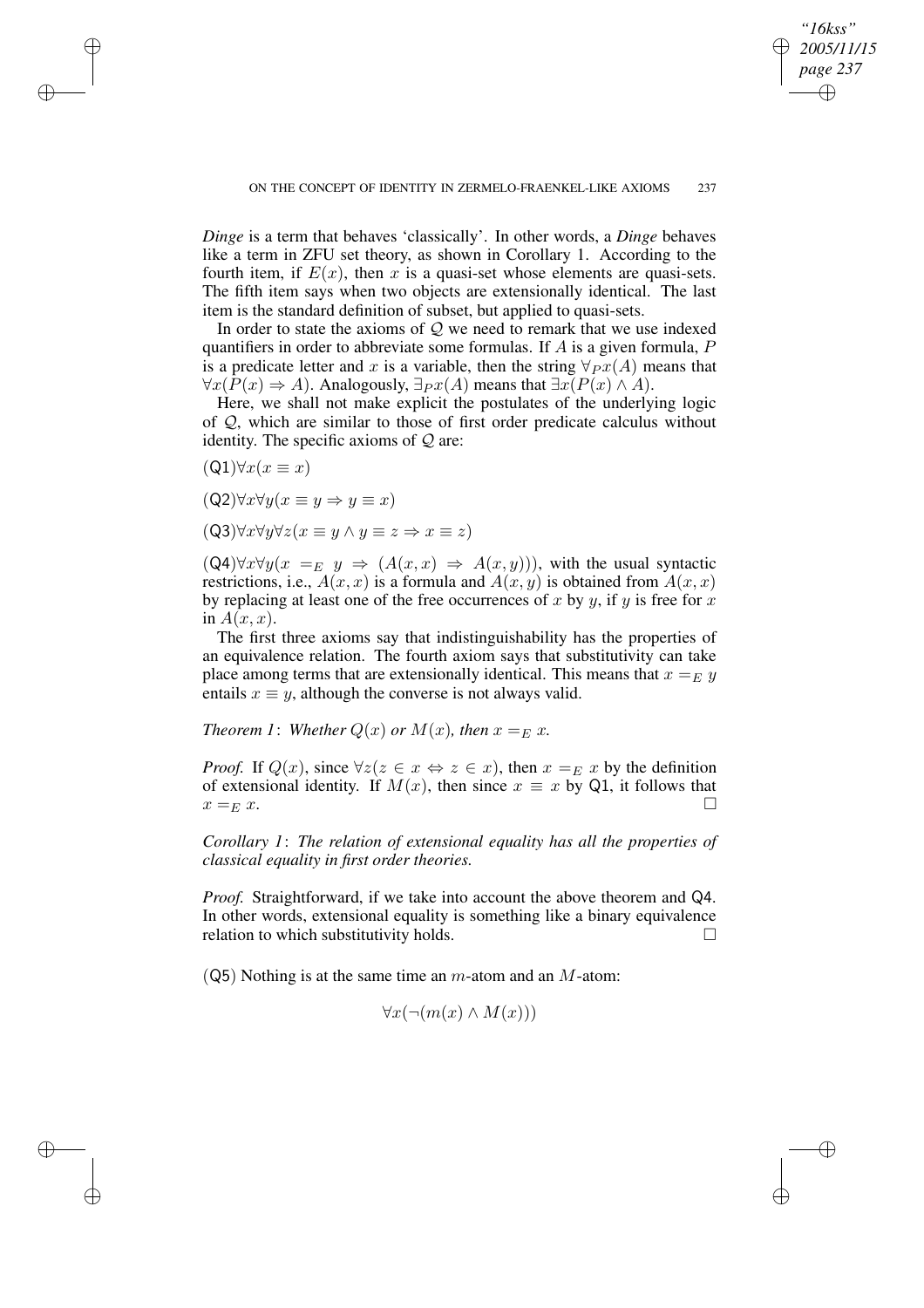✐

## 238 DÉCIO KRAUSE, ADONAI S. SANT'ANNA AND AURÉLIO SARTORELLI

*Theorem* 2: *Whether*  $Q(x)$  *or*  $M(x)$ *, then*  $\neg m(x)$ *.* 

*Proof.* If  $Q(x)$ , then  $\neg m(x)$  by the definition of gset. If  $M(x)$ , then  $\neg m(x)$ by Q5.  $\Box$ 

(Q6) The atoms are empty:

✐

✐

✐

✐

$$
\forall x \forall y (x \in y \Rightarrow Q(y))
$$

(Q7) Every set is a qset:

$$
\forall x (Z(x) \Rightarrow Q(x))
$$

(Q8) Qsets whose elements are 'classical things' (*Dinge*) are sets and conversely:

$$
\forall_Q x (\forall y (y \in x \Rightarrow D(y)) \Leftrightarrow Z(x))
$$

What is the meaning of Q8? Our aim is to characterize *sets* in Q so that they can be identified with the sets of *ZFU*. This is supposed to be the case if they were taken to be those qsets whose transitive closure (this concept can be defined in the usual sense) does not contain m-atoms. The ' $\Rightarrow$ -part' of Q8 gives half of the answer: if all the elements of x are *Dinge* (either sets or  $M$ -atoms), then  $x$  is a set. Concerning the converse, it is not enough to postulate that no element of a set is an  $m$ -atom, since it may be the case that the elements of its elements have m-atoms as elements and so on. The problem can be dealt with by taking  $Z(x) \Rightarrow \forall y (y \in x \Rightarrow D(y))$ , which is precisely the ' $\Leftarrow$ -part' of Q8.

(Q9)

$$
\forall x (m(x) \land x \equiv y \Rightarrow m(y)) \land \forall x \forall y (x =_E y \land M(x) \Rightarrow M(y))
$$

$$
\land \forall x \forall y (x =_E y \land Z(x) \Rightarrow Z(y))
$$

(Q10) There exists a qset denoted by ' $\emptyset$ ' (the empty qset), which does not have elements:

 $\exists_{Q} x \forall y (\neg (y \in x))$ 

*Theorem 3*: *The empty qset is a set.*

*Proof.* Take  $x =_E \emptyset$ . Since  $y \in x$  is false by Q10, then the antecedent of  $\forall y(y \in x \Rightarrow D(x))$  is true, hence  $Z(x)$  by Q8.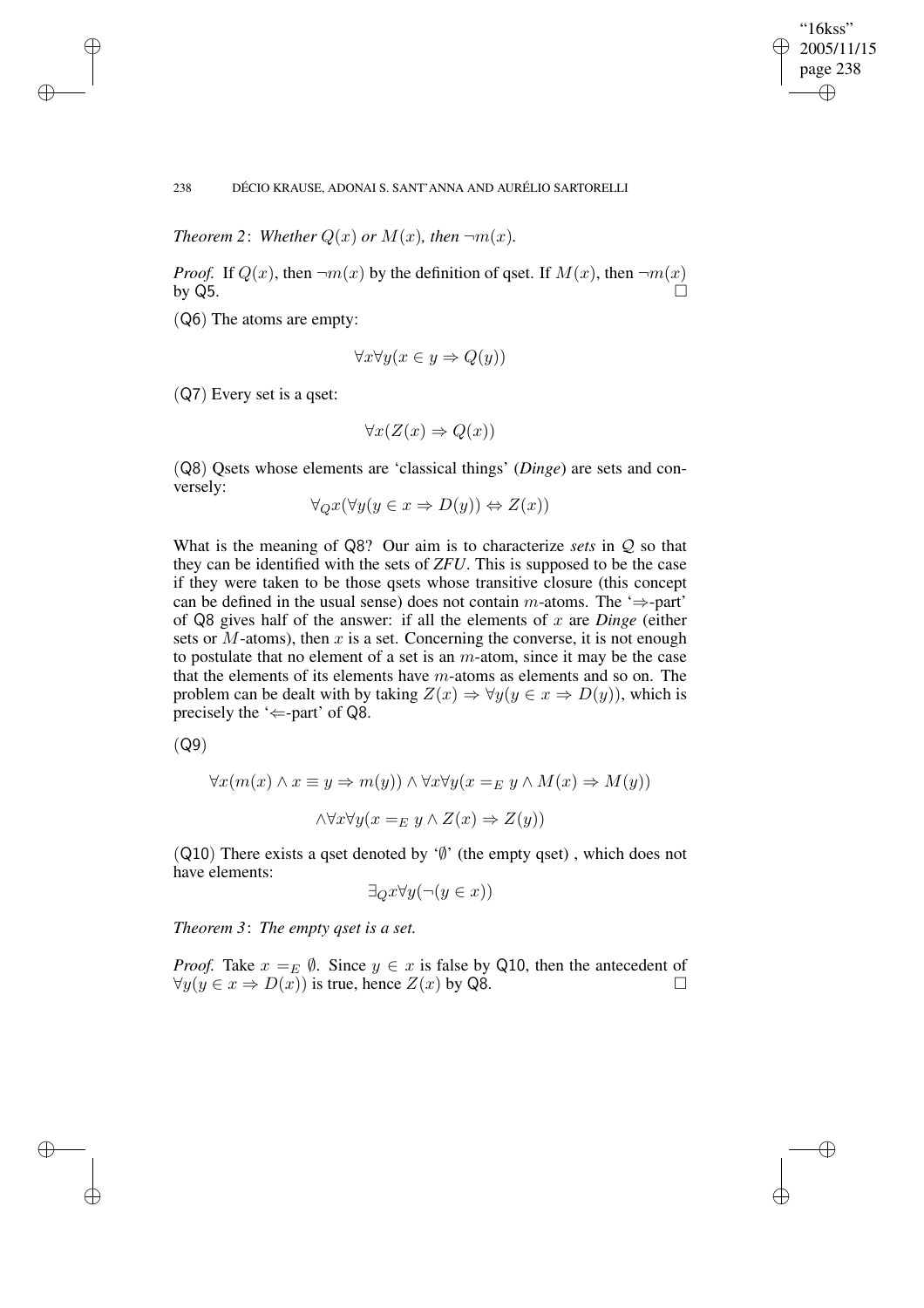"16kss" 2005/11/15 page 239

✐

✐

✐

✐

(Q11) Indistinguishable *Dinge* are extensionally identical:

$$
\forall_D x \forall_D y (x \equiv y \Rightarrow x =_E y)
$$

(Q12) This is the qset-theoretical version of the weak-pair axiom. For all x and  $y$ , there exists a qset whose elements are indistinguishable from either  $x$ or  $y$ :

$$
\forall x \forall y \exists_Q z \forall t (t \in z \Leftrightarrow t \equiv x \lor t \equiv y)
$$

We denote this qset by  $[x, y]$ , and by  $\{x, y\}$  when x and y are *Dinge*, according to standard terminology.

As we see below, after having discussed the idea of the quantity of elements of a qset (by means of the primitive concept of quasi-cardinal), the quasi-cardinal of  $[x]$  may be different from 1, where  $[x] := [x, x]$  is the 'weak singleton' of  $x$ .

(Q13) The Separation Schema: by considering the usual syntactical restrictions on the formula  $A(t)$ , the following is an axiom:

$$
\forall_Q x \exists_Q y \forall t (t \in y \Leftrightarrow t \in x \land A(t))
$$

This qset is written  $[t \in x : A(t)]$  (we may use { and } when such a qset is a set).

(Q14) Union

✐

✐

✐

✐

$$
\forall_Q x (E(x) \Rightarrow \exists_Q y (\forall z (z \in y) \Leftrightarrow \exists t (z \in t \land t \in x)))
$$

This qset is denoted by  $\bigcup_{t\in x} t$  (we also use  $x \cup y$  as usual).

(Q15) Power-qset

$$
\forall_Q x \exists_Q y \forall t (t \in y \Leftrightarrow t \subseteq x)
$$

According to the standard notation, we write  $P(x)$  for this qset.

## *Definition 2*:

- (1)  $\langle x, y \rangle := [[x], [x, y]]$
- (2)  $x \times y := [\langle z, u \rangle \in \mathcal{PP}(x \cup y) : z \in x \land u \in y]$
- (3) *The concepts of intersection and difference of qsets are defined in the usual* way so that  $t \in x \cap y$  *iff*  $t \in x \land t \in y$  *and*  $t \in x - y$  *iff*  $t \in x \wedge t \notin y$ . This last concept will be mentioned again later. It *is* worth to note that the symbol  $\forall \xi$  *has its usual meaning as in set theory.*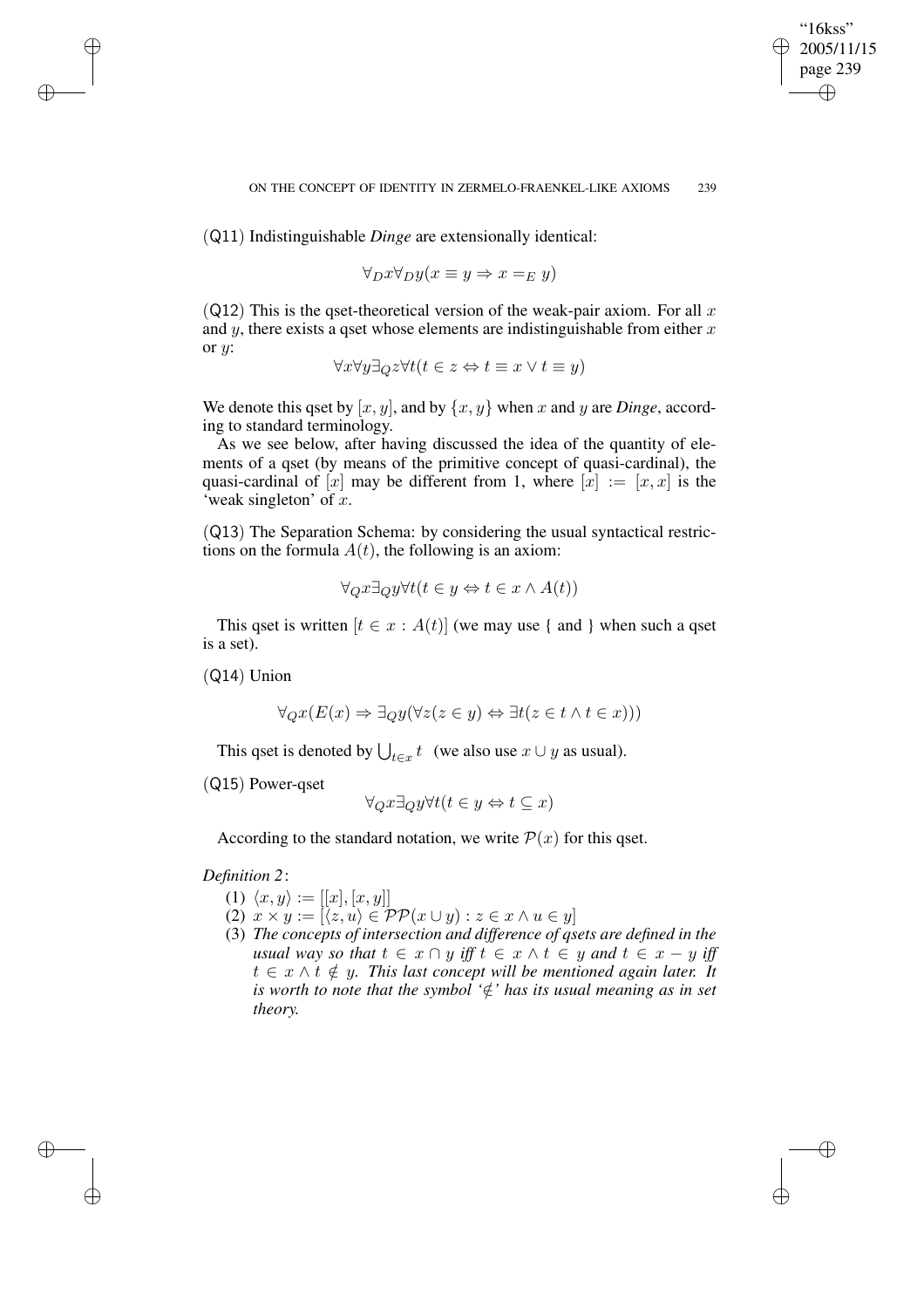✐

#### 240 DÉCIO KRAUSE, ADONAI S. SANT'ANNA AND AURÉLIO SARTORELLI

We remark that  $\langle x, y \rangle$  is a kind of 'generalized ordered pair', since the first element is the qset of all elements indistinguishable from  $x$ , while the second is the qset of all elements indistinguishable from  $y$ . We call it the 'weak pair'.

(Q16) Infinity:

✐

✐

✐

✐

$$
\exists_Q x (\emptyset \in x \land \forall y (y \in x \land Q(y) \Rightarrow y \cup [y] \in x)).
$$

(Q17) Regularity: (Qsets are well-founded):

$$
\forall_Q x (E(x) \land x \neq_E \emptyset \Rightarrow \exists_Q y (y \in x \land y \cap x =_E \emptyset))
$$

2.1. *Relations*

*Definition 3*: *A qset* w *is a relation if it satisfies the following predicate* R*:*

$$
R(w) := Q(w) \land \forall z (z \in w \Rightarrow \exists u \exists v (u \in x \land v \in y \land z =_E \langle u, v \rangle))
$$

*Theorem 4*: *No partial, total or strict order relation can be defined on a pure qset whose elements are indistinguishable from one another.*

*Proof.* (Sketch) Partial and total orders require antisymmetry, and this property cannot be stated without identity. Asymmetry also cannot be supposed, for, if  $x \equiv y$ , then for every R such that  $\langle x, y \rangle \in R$ , it follows that  $\langle x, y \rangle =_E$  $[[x]] =_E \langle y, x \rangle \in R$ ; so, xRy entails yRx.

*Theorem 5*: *There exists a translation from the language of ZFU into the language of* Q *such that if* A *is a formula of* ZFU *and* A<sup>q</sup> *is its translation to* the language of Q, then  $\vdash_{ZFU} A$  iff  $\vdash_{\mathcal{Q}} A^q$ . In other words, there is a *translation from one language into the other one such that all translations of theorems of ZFU are theorems of* Q*.*

*Proof.* The theory Q encompasses a 'classical' counterpart which can be defined as follows: let A be a formula of the language of *ZFU* (which we may admit has an unary predicate S which stands for 'sets'). Then, call  $A<sup>q</sup>$ its translation to Q, defined as follows, where  $S(x)$  means that x is a set (in ZFU):

- (1) If A is  $S(x)$ , then  $A^q$  is  $Z(x)$
- (2) If A is  $x = y$ , then  $A^q$  is  $((M(x) \wedge M(y)) \vee (Z(y) \wedge Z(y)) \wedge x =_E y)$
- (3) If A is  $x \in y$ , then  $A^q$  is  $((M(x) \vee Z(x)) \wedge Z(y)) \wedge x \in y$ 
	- (4) If A is  $\neg B$ , then  $A^q$  is  $\neg \hat{B}^q$
	- (5) If A is  $B \vee C$ , then  $A^q$  is  $B^q \vee C^q$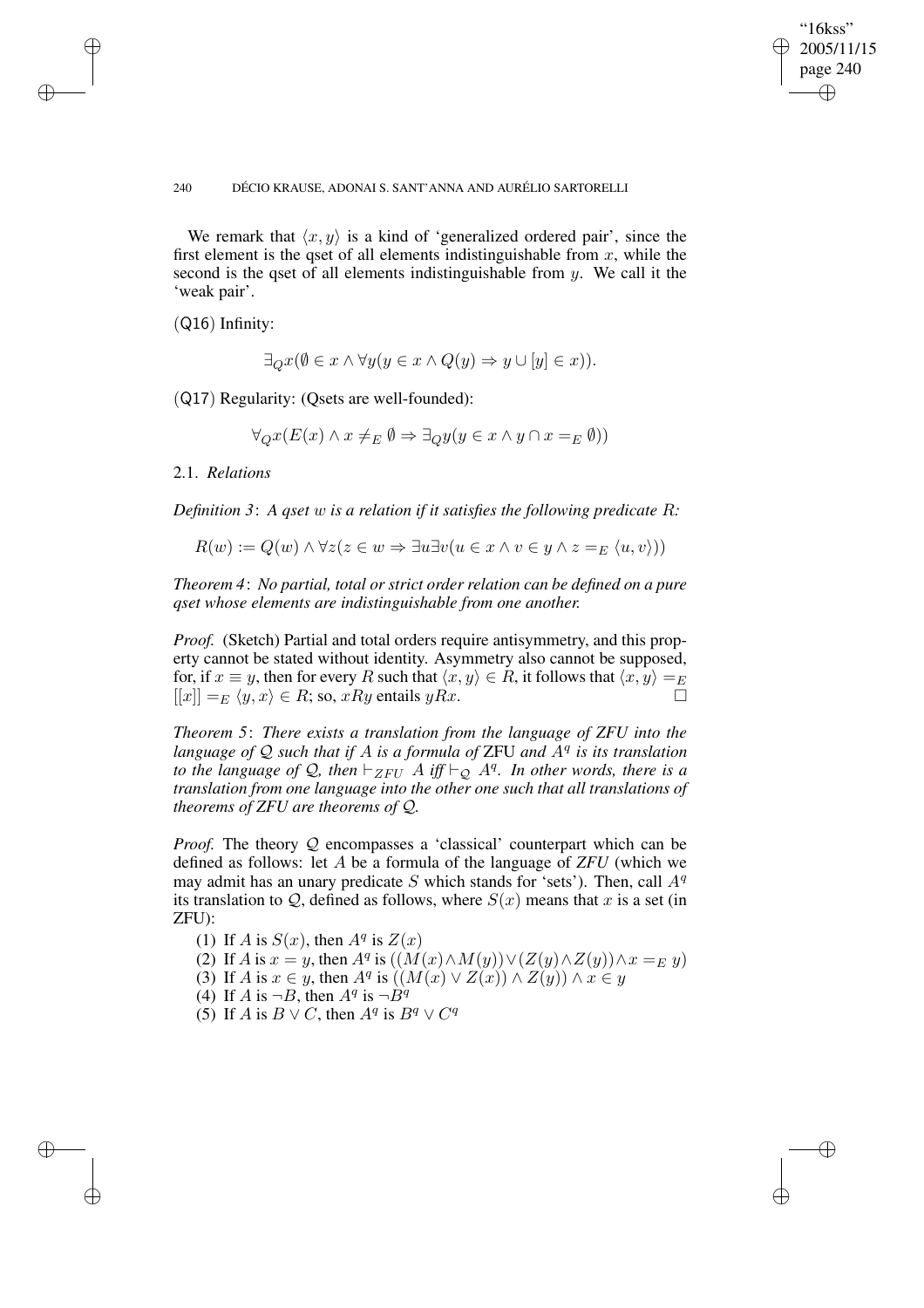(6) If A is  $\forall x B$ , then  $A^q$  is  $\forall x (M(x) \lor Z(x) \Rightarrow B)$ 

✐

✐

✐

✐

Then it is easy to see that the translations of the axioms of *ZFU* are theorems of  $Q$ . So, if  $Q$  is consistent, so is *ZFU* (see [3]).

The above theorem shows that there is a *copy* of *ZFU* in Q. The existence of such a copy of ZFU tells us that standard mathematics is a particular case of quasi-set-theoretical mathematics. So, we can still use all the standard results of classical mathematics (grounded on ZFU) in the quasi-set-theoretical framework. In this 'copy' of ZFU, we may define the following concepts:  $Cd(x)$  for 'x is a cardinal';  $card(x)$  denotes 'the cardinal of x', and  $Fin(x)$ says that 'x is a finite quasi-set' (that is,  $qc(x)$  is a natural number, these ones defined as usual in the 'classical part' of the theory).

In other words, the concept of quasi-cardinal is one of the primitive notions of Q, but the concept of *cardinal* is definable in the usual way, since ZFU is copied in quasi-set theory. The details (which are straightforward) are left to the reader.

By considering these concepts, we may present the axioms for quasicardinals:

(Q18) Every object which is not a qset (that is, every *Urelement*) has quasicardinal zero:

$$
\forall x (\neg Q(x) \Rightarrow qc(x) =_E 0)
$$

(Q19) The quasi-cardinal of a qset is a cardinal (defined in the 'classical part' of the theory and coincides with the cardinal itself when this qset is a set:

$$
\forall_Q x \exists! y (Cd(y) \land y =_E qc(x) \land (Z(x) \Rightarrow y =_E card(x)))
$$

(Q20) Every non-empty qset has a non zero quasi-cardinal:

$$
\forall_Q x (x \neq_E \emptyset \Rightarrow qc(x) \neq_E 0)
$$

 $(Q21) \ \forall_Q x (qc(x) =_E \alpha \Rightarrow \forall \beta (\beta \leq_E \alpha \Rightarrow \exists_Q y (y \subseteq x \land qc(y) =_E \beta))$ (Q22)  $\forall_Q x \forall_Q y \forall t (y \subseteq x \rightarrow qc(y) \leq_E qc(x))$  $(Q23) \ \forall_Q x \forall_Q y (Fin(x) \land x \subset y \Rightarrow qc(x) < qc(y))$  $(Q24) \ \forall_{Q} x \forall_{Q} y (\forall w (w \notin x \lor w \notin y) \Rightarrow qc(x \cup y)) =_{E} qc(x) + qc(y))$ 

In the next axiom,  $2^{qc(x)}$  denotes (intuitively) the quantity of subquasi-sets of  $x$ . Then, )

$$
(Q25) \ \forall_Q x (qc(\mathcal{P}(x)) =_E 2^{qc(x)}
$$

2005/11/15 page 241 ✐

✐

✐

✐

"16kss"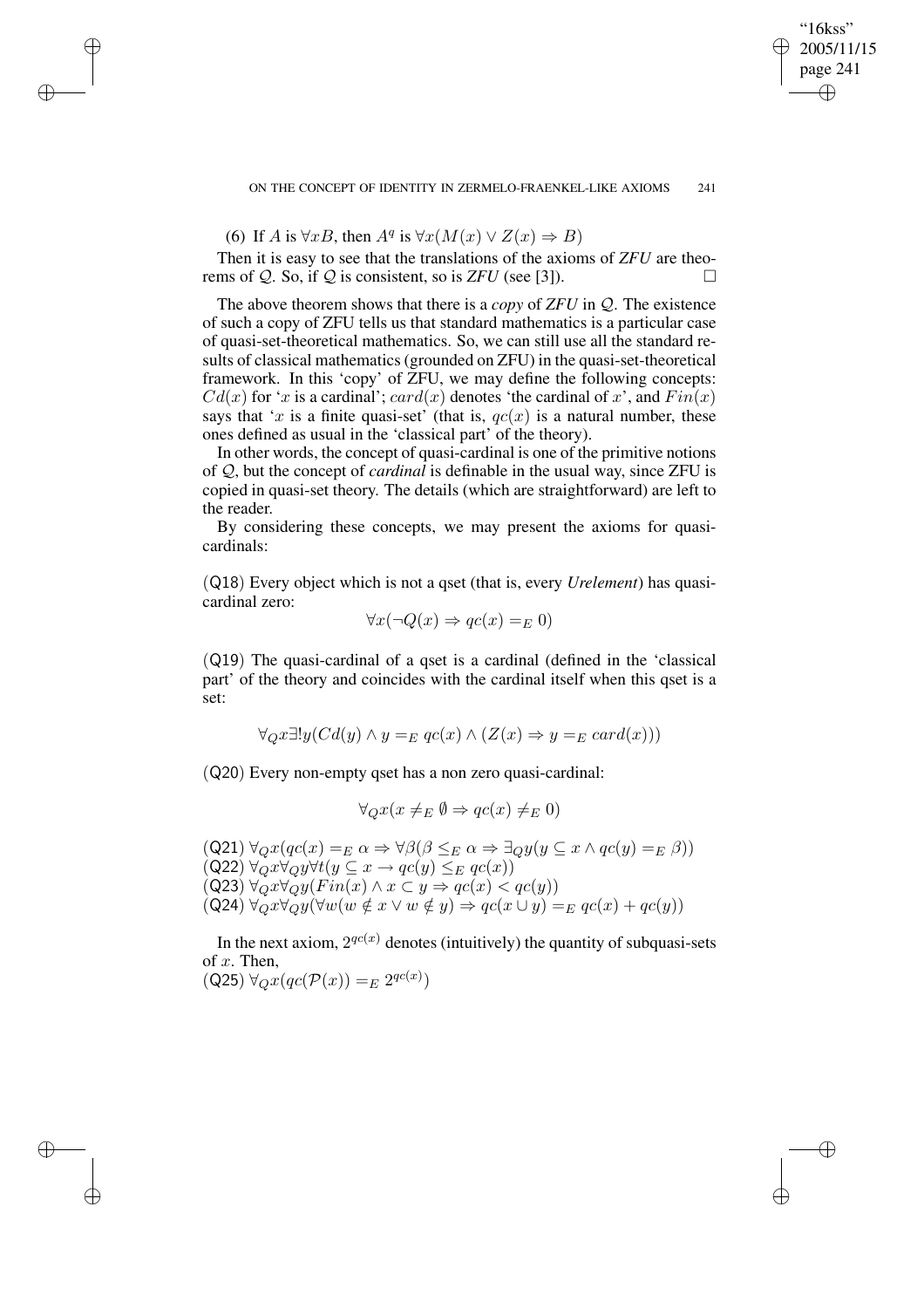## "16kss" 2005/11/15 page 242 ✐ ✐

✐

✐

#### 242 DÉCIO KRAUSE, ADONAI S. SANT'ANNA AND AURÉLIO SARTORELLI

Axiom Q25 raises an interesting discussion that we mention below. But first we need the concept of *quasi-function*.

## 2.2. *Quasi-functions*

✐

✐

✐

✐

Standard functions could not distinguish between arguments and values. So, we have:

*Definition 4*: *If* x *and* y *are qsets and* R *is the predicate for 'relation' defined above, we say that* f *is a* quasi-function *(qfunction) if it satisfies the following predicate:*

$$
QF(f) := R(f) \land \forall u(u \in x \Rightarrow \exists v(v \in y \land \langle u, v \rangle \in f)) \land
$$

$$
\forall u \forall u' \forall v \forall v' (\langle u, v \rangle \in f \land \langle u', v' \rangle \in f \land u \equiv u' \Rightarrow v \equiv v')
$$

f is a q-injection if f is a q-function from x to y and satisfies the additional condition:

$$
\forall u \forall u' \forall v \forall v' (\langle u, v \rangle \in f \land \langle u', v' \rangle \in f \land v \equiv v' \Rightarrow u \equiv u') \land qc(Dom(f))
$$
  

$$
\leq_E qc(Rang(f))
$$

f is a q-surjection if it is a function from x to y such that

$$
\forall v (v \in y \Rightarrow \exists u (u \in x \land \langle u, v \rangle \in f)) \land qc(Dom(f)) \geq_{E} qc(Rang(f)).
$$

A function f which is both a q-injection and a q-surjection is said to be a q-bijection. In this case,  $qc(Dom(f)) =_E qc(Rang(f)).$ 

#### 2.3. *How many sub-quasi-sets are there?*

Now we can turn to the discussion involving axiom Q25. Since the concept of identity has no meaning for  $m$ -atoms, how can we ensure that a qset  $x$ such that  $qc(x) =_E \alpha$ , has precisely  $2^\alpha$  subqsets? In standard set theories (and in the 'classical part' of  $Q$ , that is, those qsets which copy the sets of  $ZFU$ ), as it is well known, if  $card(x)$  denotes the cardinal of x, then by the definition of exponentiation of cardinals,  $2^{card(x)}$  is defined to be the cardinal of the set  $x^2$ , which is the set of all functions from x to the Boolean algebra  $2 = \{0, 1\}$  (see [4]). In Q this definition does not work. Let us explain why.

Suppose that  $\alpha$  is the quasi-cardinal of x, which is a cardinal, by axiom Q19. This axiom says that every qset has a unique quasi-cardinal which is a cardinal (defined in the 'classical part' of the theory), and if the qset is in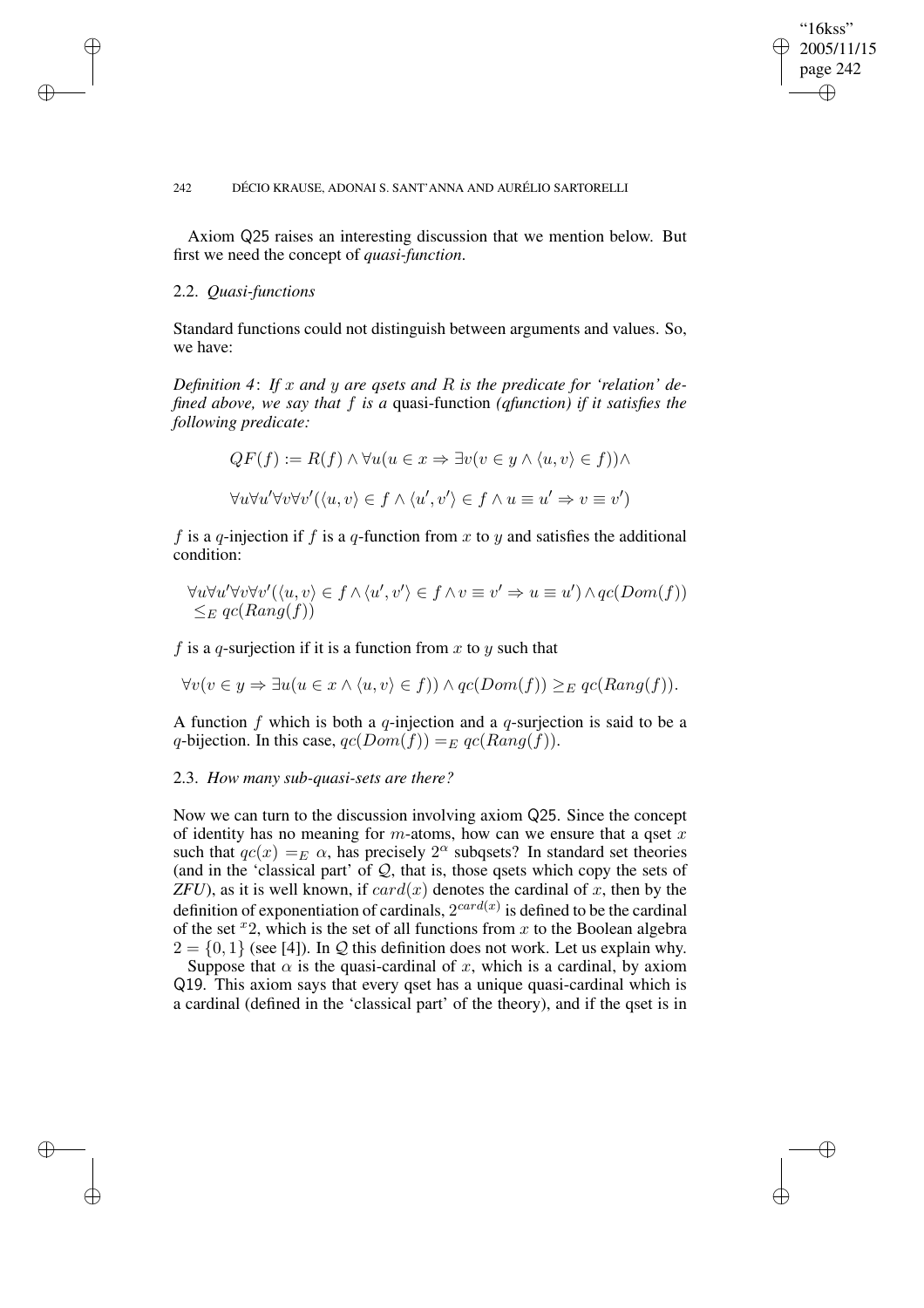✐

#### ON THE CONCEPT OF IDENTITY IN ZERMELO-FRAENKEL-LIKE AXIOMS 243

particular a set (in Q), then this quasi-cardinal is its cardinal *stricto sensu*. So, every quasi-cardinal is a cardinal and the expression 'there is a unique' makes sense. Furthermore, from the fact that  $\bar{\psi}$  is a set, it follows that its quasi-cardinal is 0. Then we may write

$$
2^{qc(x)} := qc({}^{\alpha}2)
$$
 (1)

and then, since  $\alpha$  is a cardinal and both  $\alpha$  and 2 are *qsets*, we have

$$
2^{qc(x)} := card(^{\alpha}2) \tag{2}
$$

So, we may take the cardinal of the qset  $\alpha_2$  in its usual sense to mean  $2^{qc(x)}$ . Then, equation (2) entails a meaning to axiom Q25, since it explains what does  $2^{qc(x)}$  mean: it is the cardinal of the *set* of all the applications from  $\alpha$  (the quasi-cardinal of x) to 2. By considering this, the axiom may be written as follows, where x is a qset and  $\alpha$  is its quasi-cardinal:

AxiomQ25 (Alternative Form)

✐

✐

✐

✐

$$
\forall_Q x(qc(\mathcal{P}(x))) =_E \operatorname{card}({}^{\alpha}2).
$$

We remark that the second member of the equality has a precise meaning in  $Q$ , since both  $\alpha$  and 2 act as in classical set theories, as remarked above. This characterization allows us to avoid another problem, which could be thought to be derived in quasi-set theory. In order to explain this we recall that in standard set theories we can prove that  $\mathcal{P}(x)$  is equinumerous with <sup>x</sup>2 by defining a one-to-one function  $f : \mathcal{P}(x) \to^x 2$  as follows: for every  $y \subseteq x$ , let  $f(y)$  be the characteristic function of y, namely, the function  $\chi_y: x \to 2$  defined by

$$
\chi_y(t) := \begin{cases} 1 & \text{if } t \in y \\ 0 & \text{if } t \in x - y \end{cases} \tag{3}
$$

Then any function  $h \in {}^{x}2$  belongs to the range of f since

$$
h = f(\{t \in x : h(t) = 1\}).
$$

Suppose now that x is a qset such that  $qc(x)$  is the natural number n and that all elements of  $x$  are indistinguishable (the natural numbers are defined in  $Q$  in the usual way, in the copy of *ZFU* that we have defined in  $Q$ ). For all we need, it is enough to consider finite qsets (this definition is also standard by taking the concept of function given above). In this case, we cannot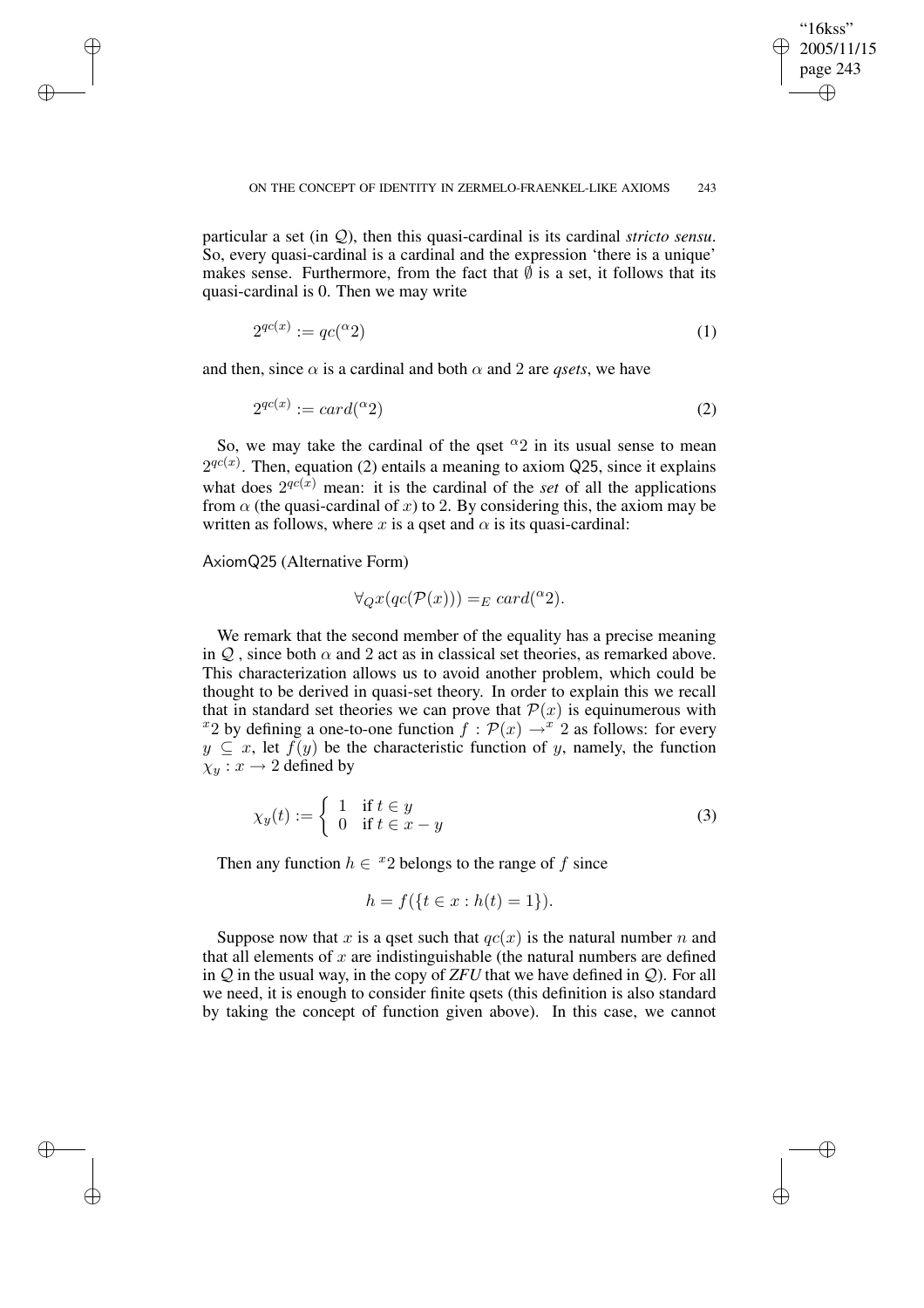#### 244 DÉCIO KRAUSE, ADONAI S. SANT'ANNA AND AURÉLIO SARTORELLI

define the characteristic quasi-function  $\chi_y^q$  for  $y \subseteq x$ , since, for instance, if  $\chi^q_y(t) =_E 1$  for  $t \in y$ , then  $\chi^q_y(w) =_E 1$  as well as for every  $w \in x$ , independently whether w belongs to y or not. This is due to the definition of quasi-functions given above, since for every quasi-function  $f$ ,

"16kss" 2005/11/15 page 244

✐

✐

✐

✐

$$
\langle a,b\rangle \in f \wedge \langle c,d\rangle \in f \wedge a \equiv c \Rightarrow b \equiv d.
$$

In other words, if the image of a certain  $t$  by the quasi-function  $f$  is 1, then the image of every element that is indistinguishable from  $t$  will be 1 as well. So, Q distinguishes only between *two* quasi-functions from x to 2, namely, that one which associates 1 to all elements of  $x$  and that one which associates 0 to all of them. This is why we have used  $qc(^{\alpha_2})$  to stand for  $2^{qc(x)}$ , since both  $\alpha$  and 2 may be viewed as *sets* (in the standard sense of ZF). If we had used  $x_2$  instead, we would be unable to distinguish among certain quasi-functions, so complicating the meaning of Q25, since we could have no manner of counting the number of sub-quasi-sets of a qset. But, by using  $\alpha$ 2, since both  $\alpha$  and 2 behave 'classically', we may keep Q25 with its usual meaning.

From these considerations, we may conclude that when  $x$  is a qset whose elements are indistinguishable m-atoms, we cannot prove *within* Q that if  $qc(x) =_E n$ , it is not possible to assert that x has  $2^n$  sub-quasi-sets. Since this is precisely what Q25 intuitively means, we may say that this axiom cannot be proven from the remaining axioms of Q. But, since it holds for particular qsets, namely, to those which are *sets*, it cannot be disproved as well. In order to state that Q25 cannot be disproved, consider the *sets* in Q; since they behave as classical sets, we can prove that what Q25 asserts is true. Now it suffices to take a qset whose elements are indistinguishable m-atoms and such that  $qc(x) = \alpha$ .

## 2.4. *The 'weak' extensionality*

✐

✐

✐

✐

The absence of a theory of identity for  $m$ -atoms causes the necessity of a modification in the Axiom of Extensionality, which does not hold here as in standard set theories. In order to do so, let us introduce the following definition:

#### *Definition 5*: *For all non empty quasi-sets* x *and* y*,*

 $Sim(x, y) := \forall z \forall t (z \in x \land t \in y \Rightarrow z \equiv t)$ . In this case we say that x *and* y *are* similar*.*

 $QSim(x, y) := Sim(x, y) \wedge qcard(x) =_E qcard(y)$ . That is, x and y *are* q*-*similar *iff they are similar and have the same quasi-cardinality.*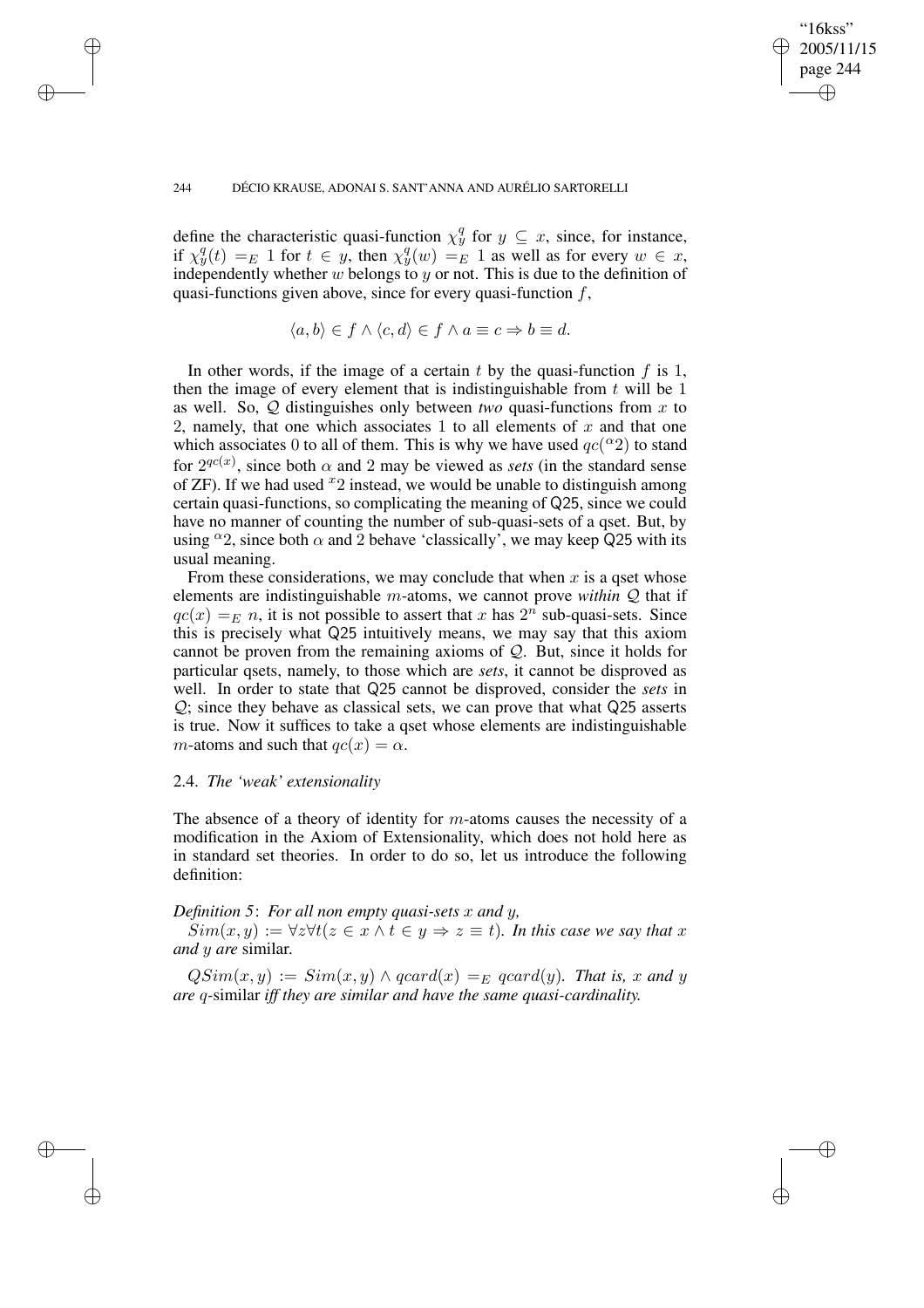"16kss" 2005/11/15 page 245

✐

✐

✐

✐

(Q26) Weak Extensionality: Qsets which have the same quantity of elements of the same sort are indistinguishable. In symbols,

$$
\forall_Q x \forall_Q y ((\forall z (z \in x/\equiv \Rightarrow \exists t (t \in y/\equiv \land \land QSim(z, t))))
$$
  

$$
\land \forall t (t \in y/\equiv \Rightarrow \exists z (z \in x/\equiv \land \land QSim(t, z))) \Rightarrow x \equiv y)
$$

Axiom Q26 allows us to make another remark about Q25. As in standard set theories, if  $card(x) = E_n n$ , then are there exactly n subquests of x which are singletons? If not, how can we make sense to the idea that if  $qc(x) = E n$ , then x has n elements? We recall that the main motivation of  $Q$  is the way quantum mechanics deals with elementary particles. In this theory, although there is a sense in saying that, say, there are  $k$  electrons in a certain level of a certain atom, there is no way of counting them or distinguishing among them (see [27, Chap. 12]).

If  $x$  is a qset whose elements are indistinguishable from one another (let us suppose again that  $qc(x) = E_n$ , which suffices for our purposes), then the singletons  $y \subseteq x$  are indistinguishable, as results from the weak extensionality axiom Q26. So, all the singletons (in the intuitive sense) seem to fall in just one qset. But it should be recalled that these 'singletons' (subqsets whose quasi-cardinality is 1) are not *identical* (that is, they are not *the same object*), but they are indistinguishable in the sense given by Q26. In other words, despite the theory cannot distinguish among them, we cannot state neither that they are the same qsets nor that their elements are identical. So, it is consistent with Q to suppose that if  $qc(x) = \alpha$ , then x has precisely  $\alpha$  'singletons'. So, due to Q25, the theory does not forbid the existence of such singletons, despite the fact that in  $\mathcal Q$  we cannot prove that they exist as 'distinct' entities, and hence we may reason in  $Q$  as physicists do when informally dealing with a certain number of indistinguishable elementary particles.

By means of Q26 it is easy to prove the following theorem:

#### *Theorem 6*:

✐

✐

✐

✐

(1)  $x =_E \emptyset \wedge y =_E \emptyset \Rightarrow x \equiv y$ (2)  $\forall_{Q} x \forall_{Q} y (\overline{Sim}(x, y) \land qc(x) =_{E} qc(y) \Rightarrow x \equiv y)$ (3)  $\forall_Q x \forall_Q y (\forall z (z \in x \Leftrightarrow z \in y) \Rightarrow x \equiv y)$ (4)  $x \equiv y \wedge qc([x]) =_E qc([y]) \Leftrightarrow [x] \equiv [y]$ 

#### 2.5. *Replacement axioms*

To keep  $Q$  with a structure similar to ZFU, we might state Replacement Axioms as follows, whose consequences are not explored here: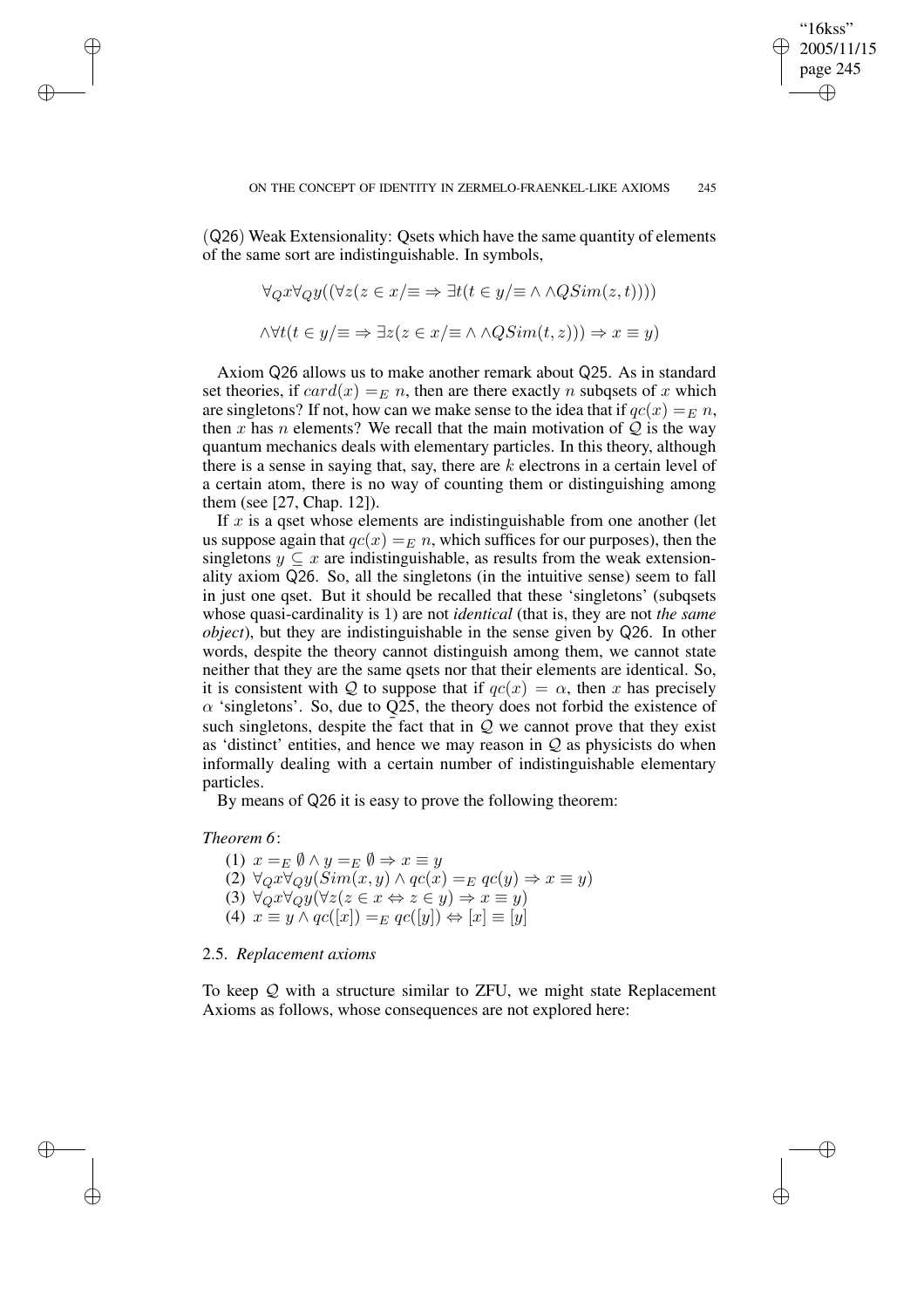✐

"16kss" 2005/11/15 page 246

✐

✐

#### 246 DÉCIO KRAUSE, ADONAI S. SANT'ANNA AND AURÉLIO SARTORELLI

If  $A(x, y)$  is a formula in which x and y are free variables, we say that  $A(x, y)$  defines a y – (qfunctional) condition on the quasi-set t if  $\forall w (w \in$  $t\rightarrow \exists s A(w,s)\wedge \forall w\forall w'(w\in t\wedge w'\in t\Rightarrow \forall s\forall s'(A(w,s)\wedge A(w',s')\wedge w\equiv 0$  $w' \Rightarrow s \equiv s'$ )) (this is abbreviated by  $\forall x \exists! y A(x, y)$ ). Then, we have:

(Q27) Replacement

✐

✐

✐

✐

$$
\forall x \exists! y A(x, y) \Rightarrow \forall Q u \exists Q v (\forall z (z \in v \Rightarrow \exists w (w \in u \land A(w, z)))
$$

#### 2.6. *The concept of strong singleton*

*Definition* 6: A strong singleton of x is a quasi-set  $x'$  which satisfies the *following property:*

$$
x' \subseteq [x] \land qc(x') =_E 1
$$

In words, a strong singleton of  $x$  is a qset whose only element is indistinguishable from  $x$ . In standard set theories, this qset is of course the singleton whose only element is x itself, but here x may be an  $m$ -atom, and in this case there is no way of speaking of something *being identical to* x. Even so, we can prove that such a qset exists:

## *Theorem 7*: *For all* x*, there exists a strong singleton of* x*.*

*Proof.* The qset [x] exists according to the weak pair axiom. Since  $x \in [x]$ (recall that  $\equiv$  is reflexive), we have  $qc(x) \geq_{E} 1$  by Q20. But, from Q21, there exists a subqset of  $[x]$  which has quasi-cardinal 1. Take this qset to be  $x'$ .

## *Theorem 8*: *All the strong singletons of* x *are indistinguishable.*

*Proof.* Immediate consequence of Q26, since all of them have the same quasi-cardinality 1 and their elements are indistinguishable by definition.  $\Box$ 

We remark that, as we shall see, we cannot prove that the strong singletons of x are extensionally identical. Intuitively, a strong singleton of x is a qset of quasi-cardinality 1 whose 'only element' is indistinguishable from  $x$ . But even if  $y \equiv x$ , we cannot get as a theorem of Q that the x and y are *the same object*, for to express this we need identity.

The concept of difference of qsets is introduced in the usual way:  $x - y$ is the qset whose elements are the elements of x which do not belong to y. Intuitively, we can think of the electrons of a certain level inside an atom which are not in another level, although we have no practical means to select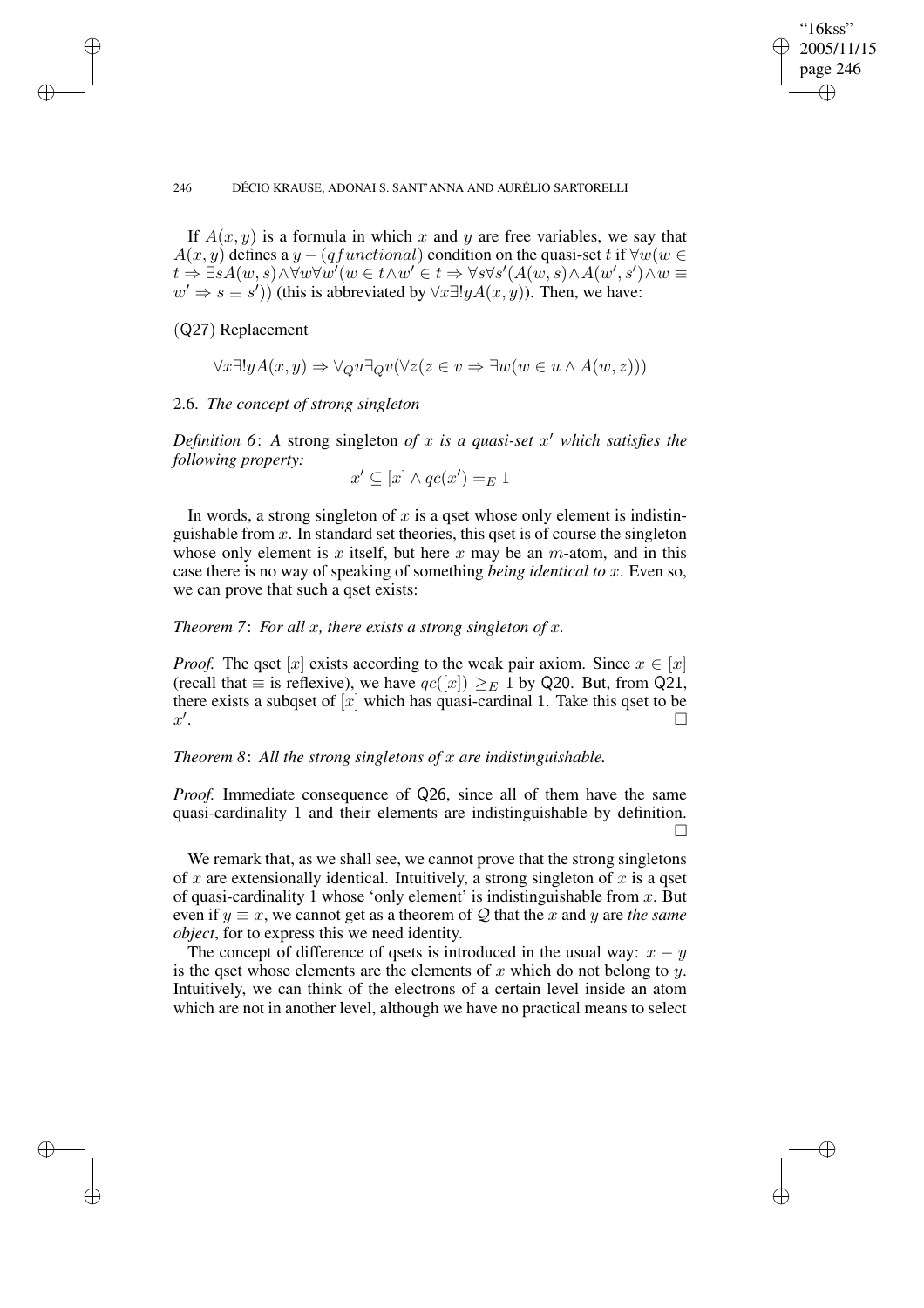✐

✐

✐

*"16kss" 2005/11/15 page 247*

✐

✐

✐

✐

an electron and say: 'that's the electron we are talking about'. The theory expresses formally such idea; in other words, concerning indistinguishable  $m$ -atoms, we cannot give ostensive definitions, say, by pointing one finger over an  $m$ -atom and saying 'That is Peter'. Even so, like in quantum physics, we may reason in  $Q$  as if a certain element either belongs to the qset or does not; the excluded middle law remains valid, even if we cannot verify what case holds (this is a kind of non-constructive reasoning). Insisting a little bit, we recall that also in standard mathematics there is no general effective way of proving that, given inputs x and y, if  $x \in y$  or  $x \notin y$ , although one of them is true (since the excluded middle law holds in classical logic). This idea fits what happens with the electrons in an atom; in general we know how many electrons there are in certain situations, say in a specific atom, and we can say that some of them *are* in that atom, but we cannot identify them: to ask which are the electrons is a meaningless question. To speak of something being meaningless deserves some care. But perhaps we are in a situation which resembles Heisenberg, when he explains why, from the point of view of modern physics, the problem posed by the ancient atomists of looking for the ultimate parts of matter also 'has no meaning':

We ask, 'What does the proton consist of?' 'Is the light-quantum simple, or is it composite?' But these questions are wrongly put, since the words *divide* or *consist of* have largely lost their meaning. It would thus be our task to adapt our language and thought, and hence also our scientific philosophy, to this new situation engendered by the experiments. ([8, p. 82])

Coming back to  $x - y$ , we will show that the quasi-cardinal of  $x - y$  is, as expected,  $qc(x) - qc(y)$ .

*Theorem* 9: *For all qsets* x *and* y, if  $y \subseteq x$ , then  $qc(x-y) =_E qc(x) - qc(y)$ .

*Proof.* By definition,  $t \in x - y$  iff  $t \in x \wedge t \notin y$ . Then  $(x - y) \cap y =_E \emptyset$ . Hence, by Q24,  $qc((x - y) \cup y) =_E qc(x - y) + qc(y)$  (let us call this expression (i)). But, since  $y \subseteq x$ ,  $(x - y) \cup y =_E x$  and so, in order that (i) be true,  $qc(x - y) =_E qc(x) - qc(y)$ .

The next result may be viewed as a quasi-set-theoretical version of the Indistinguishability Postulate used in quantum physics. Roughly speaking, it says that permutations of indistinguishable quanta are not observable, and constitute one of the most basic metaphysical assumptions which underlies quantum mechanics [13]. In order to state and prove this result, we need the following definition: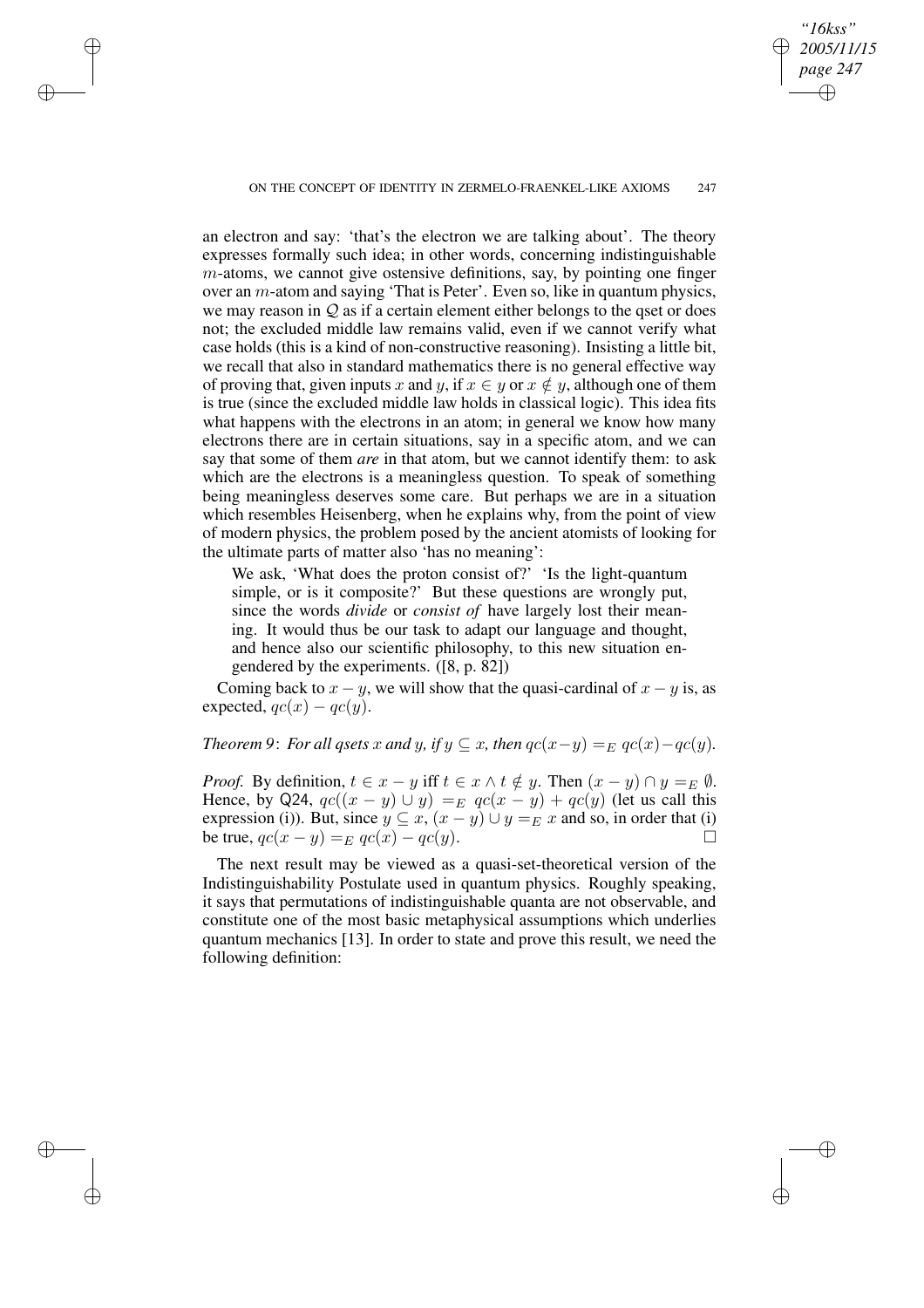## "16kss" 2005/11/15 page 248 ✐ ✐

✐

✐

#### 248 DÉCIO KRAUSE, ADONAI S. SANT'ANNA AND AURÉLIO SARTORELLI

*Definition* 7: (1) Let x be a gset such that  $E(x)$ , that is (according to *Definition 1), its elements are also qsets. Then,*

$$
\bigcap_{t \in x} t := [z \in \bigcup_{t \in x} t : \forall s (s \in x \Rightarrow z \in s)]
$$

(2) *If*  $m(u)$ *, then*  $S_u := [s \in \mathcal{P}([u]) : u \in s]$ (3)  $u^* := \bigcap_{t \in S_u} t$ 

*Lemma* 1: *If*  $m(u)$ *, then:* 

✐

✐

✐

✐

(1)  $u \in \bigcup_{t \in S_u} t$ (2)  $\forall s (s \in S_u \Rightarrow u \in s)$ (3)  $z \in u^*$  *iff*  $z \in \bigcup_{t \in S_u} t \wedge \forall s (s \in S_u \Rightarrow z \in s)$ (4)  $u \in u^*$  $(5)$   $u^* \subseteq [u]$ (6) *If*  $s \in S_u$ , then  $u^* \subseteq s$ 

*Proof.* (1)  $z \in \bigcup_{t \in S_u} t$  iff  $\exists t (t \in S_u \land z \in t)$ . Therefore, from the definition given above,  $z \in \bigcup_{t \in S_u} t$  iff  $\exists t (t \in \mathcal{P}([u]) \land u \in t \land z \in t)$ . But since  $[u] \in \mathcal{P}([u])$  and  $u \in [u]$ , it follows that  $u \in \bigcup_{t \in S_u} t$ . (2)  $\forall s(s \in S_u \Leftrightarrow t)$  $s \in \mathcal{P}([u]) \wedge u \in s$ ). Therefore,  $\forall s (s \in S_u \Rightarrow u \in s)$ . (c) Immediate consequence of the above definition. (4) Immediate consequence of (1)-(3) above. (5) Suppose that  $z \in u^*$ . By (3), we have  $\forall s (s \in S_u \Rightarrow z \in s)$ . But since  $[u] \in S_u$ , it results that  $z \in [u]$ . (6) If  $z \in u^*$ , then, as before,  $\forall s (s \in S_u \Rightarrow z \in s)$ . But, by hypothesis,  $s \in S_u$ ; so,  $z \in s$ .

*Lemma* 2: If  $u$  *is an*  $m$ -atom and  $z$  *is a qset, then if*  $z \subseteq u^*$  *and*  $qc(z) =_E 1$ *, it results that either*  $u \in u^* - z$  *or*  $qc(u^*) =_E 1$ .

*Proof.* Suppose that  $u \notin u^* - z$ . Since  $u \in u^*$ , it follows that  $u \in z$ . But  $z \subseteq u^* \subseteq [u]$ , therefore  $z \in S_u$ . But, by item (6) of the Lemma given above,  $u^* \subseteq z$ . By hypothesis,  $z \subseteq u^*$ , hence  $u^* =_E z$ , and so  $\breve{q}c(u^*)$  $) = E \left[ qc(z) \right] = E \left[ 1.$ 

*Theorem* 10: *For every* u,  $qc(u^*) =_E 1$ .

*Proof.* According to item (4) of Lemma (1),  $u^* \neq_E \emptyset$ . So, by Q20,  $qc(u^*)$  $\neq_E$  0, hence  $qc(u^*) \geq_E 1$ . We shall show that the equality holds. Suppose that  $qc(u^*) >_E 1$ . Then, by Q21, there exists a qset  $w \subseteq u^*$  such that  $qc(w) =_{E} 1$ . So, by Lemma (2),  $u \in u^{*} - w$ . But  $u^{*} - w \subseteq [u]$ , since  $u^* \subseteq [u]$ . Therefore,  $u^* - w \in S_u$ . By Lemma (1), item (6),  $u^* \subseteq u^* - w$ . But since  $u^* - w \subseteq u^*$ , it follows that  $u^* = E \overline{u^* - w}$ . Again by Q20,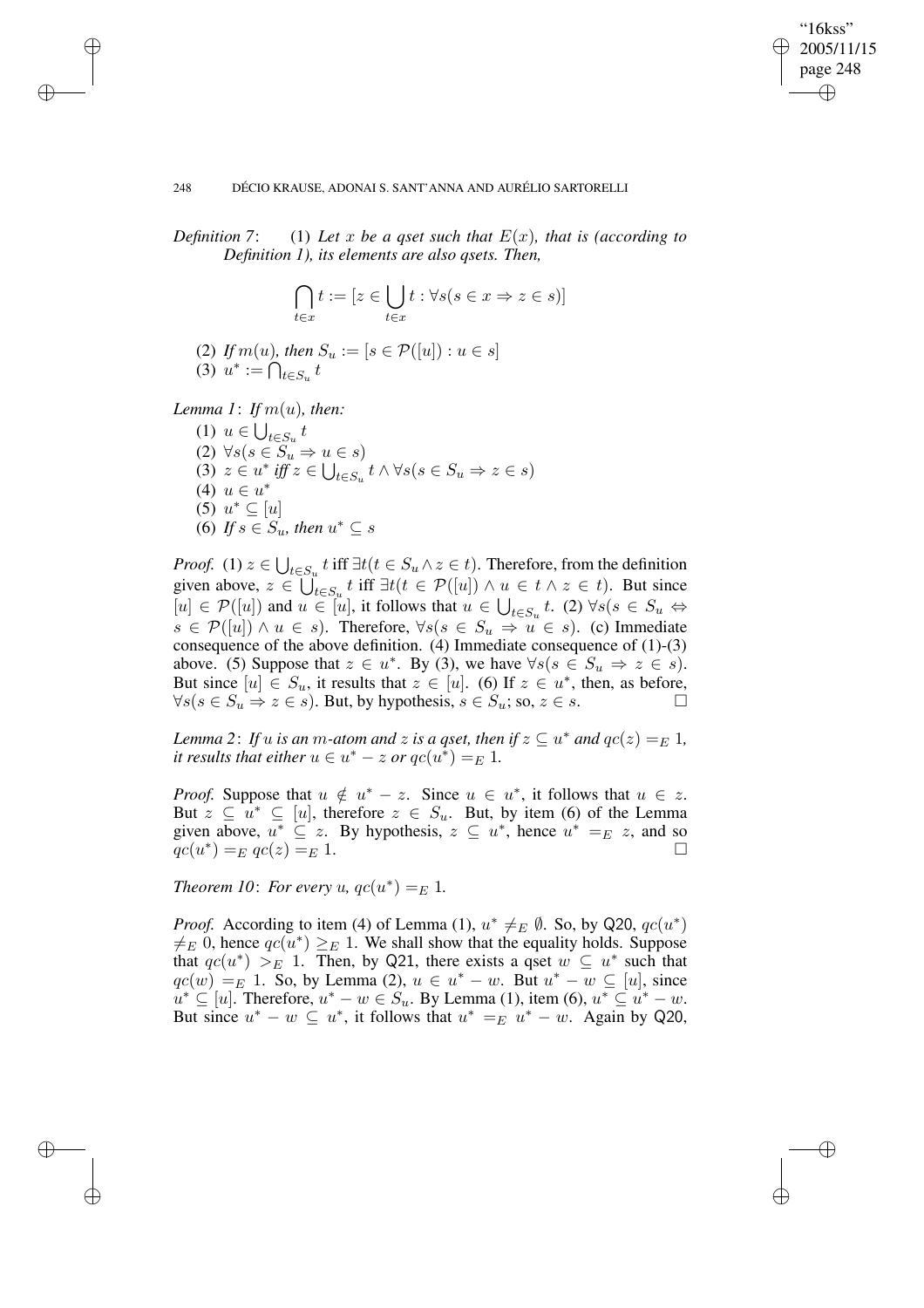✐

 $w \neq_{E} \emptyset$  since  $qc(w) =_{E} 1$ . Then let be  $t \in w$ . So,  $t \in u^*$  since  $w \subseteq u^*$ , hence  $t \in u^* - w$  (once  $u^* =_E u^* - w$ ). Then  $t \notin w$ , a contradiction.

*Lemma* 3: *For all m-atoms* u and v, if  $u \equiv v$ , then  $u^* \equiv v^*$ . *Furthermore*,  $if u \in w$ , then  $u^* \subseteq w$  *for any qset*  $w$ .

*Proof.* By Lemma (1), item (5),  $u^* \subseteq [u]$  and  $v^* \subseteq [v]$ ; if  $u \equiv v$  then  $Sim(u^*, v^*)$  (see Definition (5)). But, by Theorem (10),  $qc(u^*) =_E 1$  and  $qc(v^*) =_E 1$  and then, by theorem (6), item (2),  $u^* \equiv v^*$ . The last part can be proven by noting that if  $u \in w$ , then  $u \in w \cap [u]$ , so as  $w \cap [u] \subseteq [u]$ , therefore  $w \cap [u] \in S_u$ . Then, by Lemma (1), item (6),  $u^* \subseteq w \cap [u]$  and so  $u^* \subseteq w$ .  $* \subseteq w$ .

These last results show that  $u^*$  is, as expected, one of the strong singletons of u. The remarkable fact, as already mentioned earlier, is that we cannot prove that  $u^* \equiv v^*$  entails  $u^* =_E v^*$ . This is due to the fact that nothing in the theory can assure that *that*  $\overline{m}$ -atom that belongs to  $u^*$  *is the same*  $\overline{m}$ atom that belongs to  $v^*$ , since neither the expression  $u = v$  nor  $u =_E v$  are well-formed formulas. Furthermore, it is interesting to recall that the usual Extensionality Axiom, which could be used for expressing this fact, is not an axiom of our theory but, instead, we have the 'weak' axiom Q26, which talks about indistinguishability only, but not about identity. The impossibility of proving the mentioned result should not be regarded as a deficiency of the theory, but rather as expressing that it is closer to what happens in some physical domains. We shall be back to this point below.

#### 2.7. *Permutations are not observable*

✐

✐

✐

✐

The next theorem states within the language of  $Q$  the intuitive idea mentioned above, namely, that *permutations are not observable*. Let us recall that in standard set theories, if  $z \in x$ , then  $(x - \{z\}) \cup \{w\} = x$  iff  $z = w$ . So, we shall prove the following theorem:

*Theorem* 11: Let x be a qset such that  $x \neq_E [z]$  and z an m-atom such that  $z \in x$ . If  $w \equiv z$  and  $w \notin x$ , then there exists  $w'$  such that

$$
(x - z') \cup w' \equiv x
$$

*Proof.* Case 1:  $t \in z'$  does not belong to x. In this case,  $x - z' =_E x$  and so we may admit the existence of  $w'$  such that its unique element s does belong to x (for instance, s may be z itself); then  $(x - z') \cup w' =_{E} x$ .

Case 2:  $t \in z'$  does belong to x. Then  $qc(x - z') =_E qc(x) - 1$  by the above Theorem. Then we take  $w'$  such that its element is  $w$  itself, and so it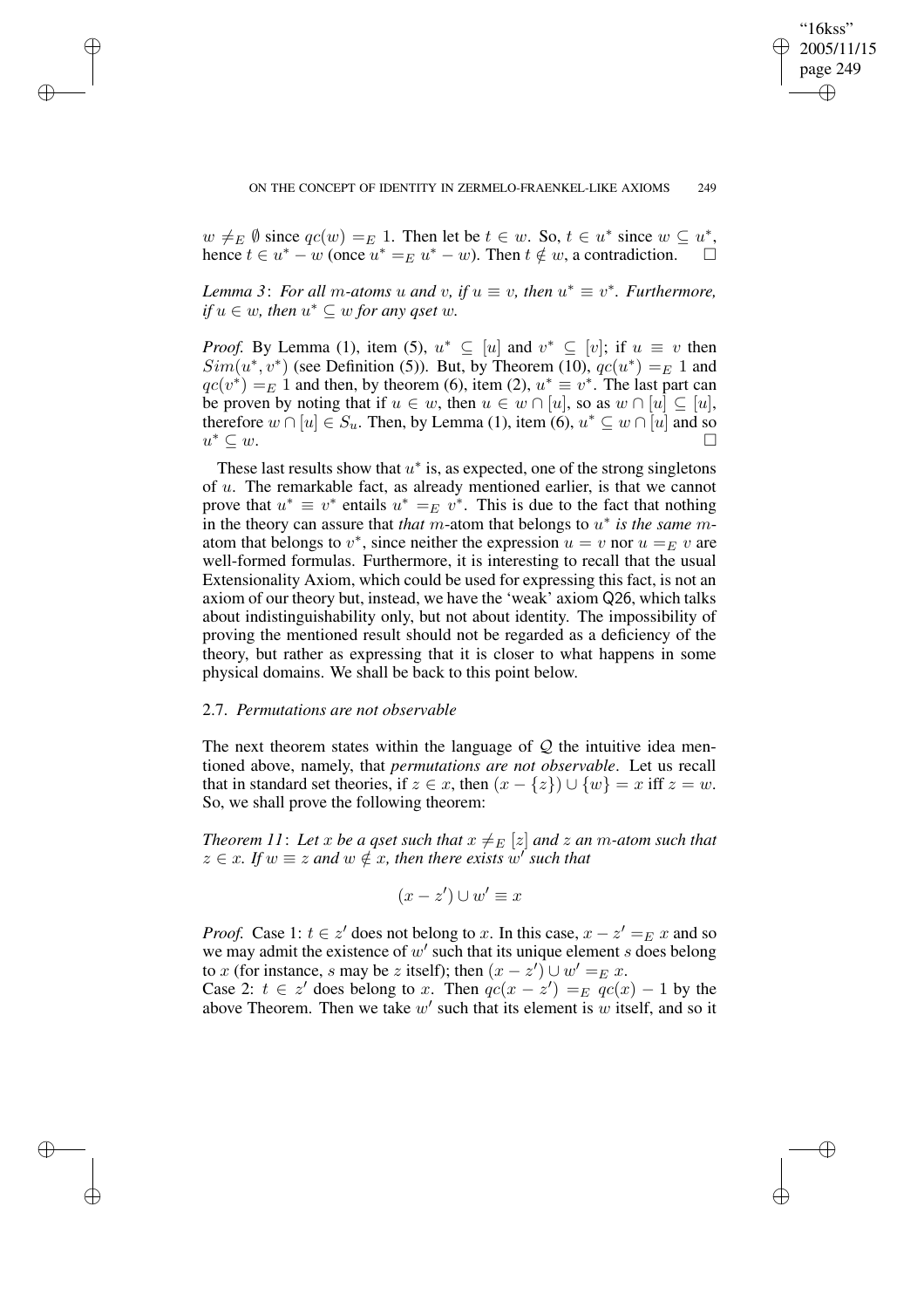## "16kss" 2005/11/15 page 250 ✐ ✐

✐

✐

#### 250 DÉCIO KRAUSE, ADONAI S. SANT'ANNA AND AURÉLIO SARTORELLI

results that  $(x - z') \cap w' =_E \emptyset$ . Hence, by Q25,  $qc((x - z') \cup w') =_E qc(x)$ . This intuitively says that both  $(x - z') \cup w'$  and x have the same quantity of indistinguishable elements. So, using Q27 (see above), we obtain the theorem.  $\Box$ 

When  $w \notin x$ , we have the desired case according to which the theorem is intuitively saying that we have 'exchanged' an element of  $x$  by an indistinguishable one, and that the resulting fact is that 'nothing has occurred at all', a fact that in quantum physics was nicely expressed by Roger Penrose when he said that

"according to the modern theory [QM], if a particle of a person's body were exchanged with a similar particle in one of the bricks of this house then nothing would have happened at all". ([20, p. 360])

In other words, the resulting qset (after the permutation) is indistinguishable from the original one. The above theorem is the quasi-set-theoretical version of the quantum mechanical fact which expresses that permutations of indistinguishable particles are not regarded as an observable, as expressed by the so-called Indistinguishability Postulate. The relations between quasisets and quantum objects are discussed from different points of view in [13, 7, 15].

## 2.8. *The Axiom of Weak Choice*

✐

✐

✐

✐

Finally, we can add to the theory  $Q$ , for instance, the following axiom of 'weak' choice.

## (Q28) The Axiom of Weak Choice

$$
\forall_Q x (E(x) \land \forall y \forall z (y \in x \land z \in x \Rightarrow y \cap z =_E \emptyset \land y \neq_E \emptyset) \Rightarrow \exists_Q u \forall y \forall v (y \in x \land v \in y \Rightarrow \exists_Q w (w \subseteq [v] \land qc(w) =_E 1 \land w \cap y \equiv w \cap u)))
$$

Of course this axiom is formulated only to keep  $Q$  strong enough to be compared with standard ZFU, as we have done also with the Replacement Axioms. In the axiom, the "choice qset" is formed by taking one indistinguishable from each member of the qset x. That is, we 'weakly' take *one* element from each sub-qset of  $x$ , but without naming it. This procedure resembles the use of Hilbert's  $\epsilon$ -symbol, and we leave open the problem of further investigating this relationship, including the fact that, as it is well known, Hilbert's symbol keeps the axiom of choice a theorem of standard set theory. It is also worth noting that since we can suppose the existence of qsets with quasi-cardinal 2 whose elements are indistinguishable  $m$ -atoms, we may also ask whether these qsets might act also as Fraenkel's "cells" [5] in order to obtain, as he did, a proof of the independence of the negation of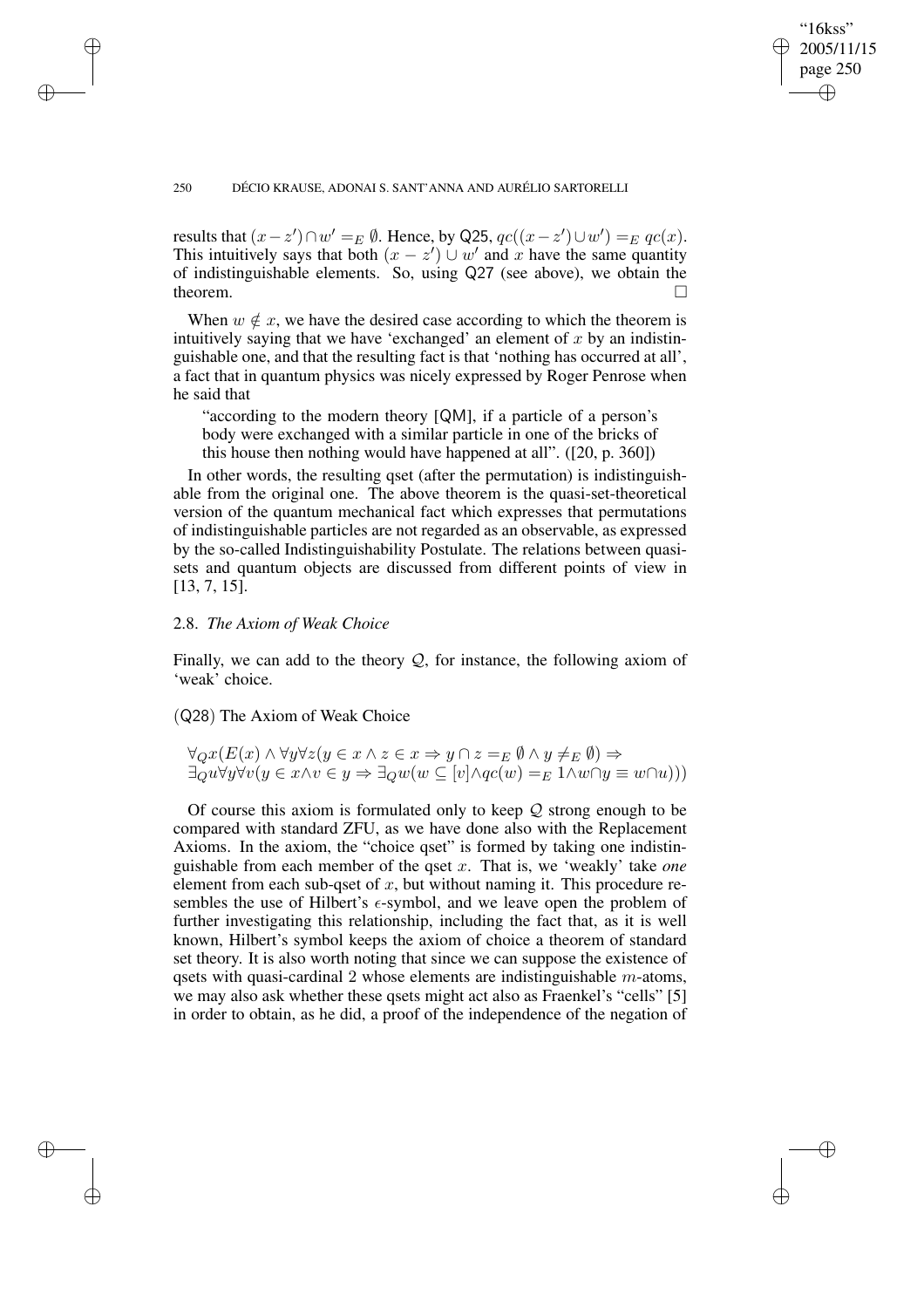"16kss" 2005/11/15 page 251

✐

✐

✐

✐

the axiom of choice from the remaining axioms of  $Q$ . As it is well known, the *Urelemente* of ZFU set theory are indistinguishable in the sense of being invariant under automorphisms, but even so they do obey the classical theory of identity (so they are *individuals*). Our m-atoms, instead, act as 'legitimate' indistinguishable entities. To philosophically pursue these questions might be interesting, questions we leave to other works.

## 3. *A closer look at identity*

✐

✐

✐

✐

In this section we make some critical analysis on the foundations of equality (identity) in first order theories from the point of view of quasi-sets. The point of course concerns the meaning of the concept of indistinguishability in Q, which is to be made distinct from identity. In considering this, we are led to the study of alternative formulations of quasi-set theory. Let us begin by recalling the axiom Q4, namely:

$$
\forall x \forall y (x =_E y \Rightarrow (A(x, x) \Rightarrow A(x, y))).
$$

The question is: what would happen if we rephrase this sentence in a somehow stronger way? One possibility is to replace  $x =_E y$  by  $x \equiv y$ , which could be a natural supposition. So,

 $\forall x \forall y (x \equiv y \Rightarrow (A(x, x) \Rightarrow A(x, y))),$  with the usual restrictions.

But, in this case, we can easily see that indistinguishability collapses to identity, that is, quasi-set theory reduces to ZFU. So, we should ask whether there is any another possible alternative for Q4, stronger than our Q4, but such that indistinguishability does not collapse to identity. We shall argue that there is not such a possibility and, in order to show that, we illustrate our ideas by means of an alternative version for  $Q4$ , which we call  $Q4\#$ , where the usual restrictions are obeyed:

$$
Q4\# - \forall x \forall y (\neg m(x) \land \neg m(y) \land x \equiv y \Rightarrow (A(x, x) \Rightarrow A(x, y))).
$$

We can see that  $Q4\#$  is stronger than  $Q4$  since  $Q4\#$  allows substitutivity for indistinguishable qsets which are not extensionally identical. But the new question is: taken the axioms  $Q1-Q3$  plus  $Q4\#$ , is the resulting concept of indistinguishability weaker than identity?

In order to discuss such a claim, we will prove some lemmas and theorems within the scope of a variant of our quasi set theory obtained by replacing  $Q4#$  for Q4. We call this theory  $Q#$ . Our main goal with this discussion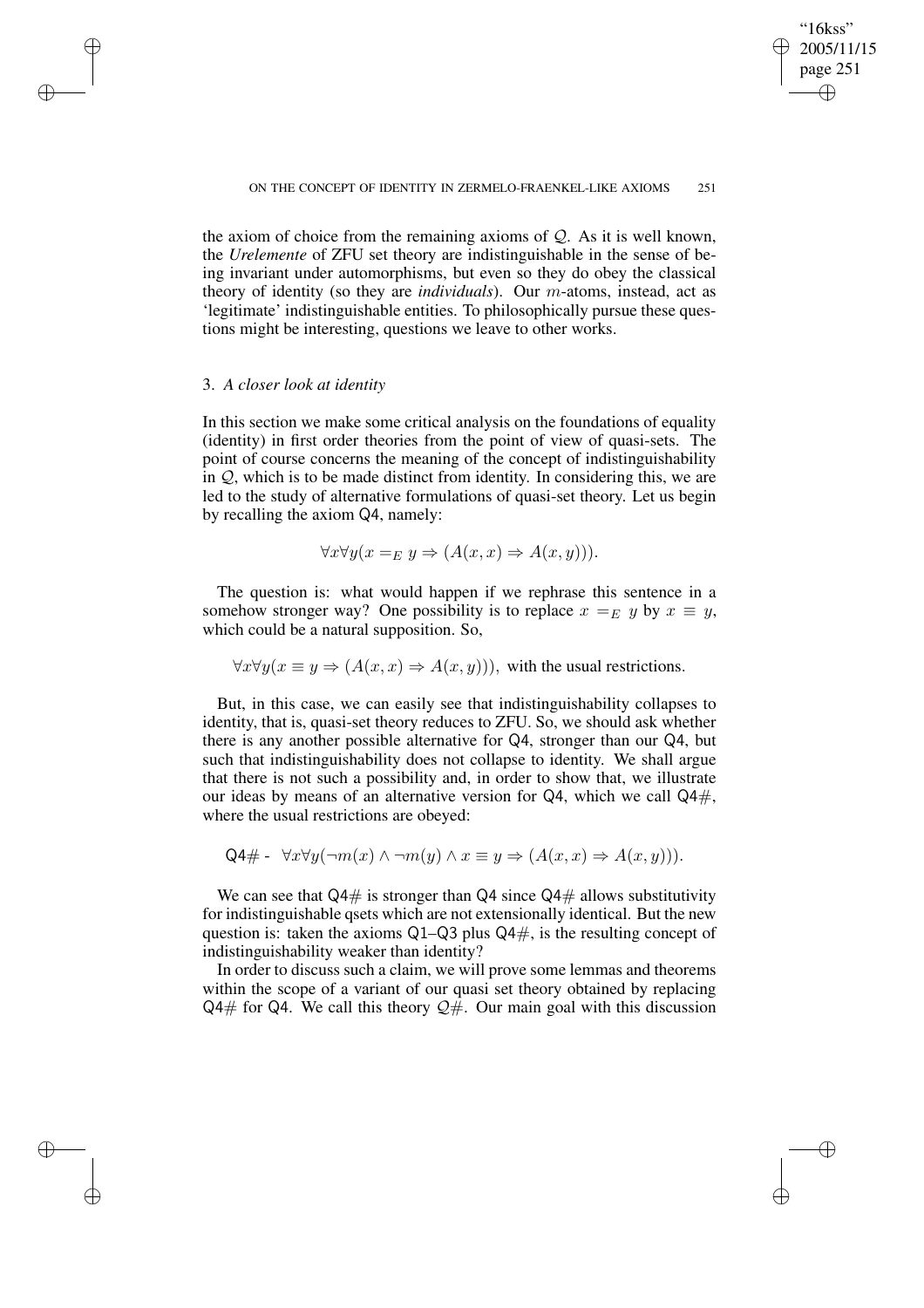## "16kss" 2005/11/15 page 252 ✐ ✐

✐

✐

#### 252 DÉCIO KRAUSE, ADONAI S. SANT'ANNA AND AURÉLIO SARTORELLI

is to arrive at a better understanding of identity in first order set theories. In short, we will prove that  $\mathcal{Q}_\#$  is equivalent to ZFU set theory, since indistinguishability, in this case, collapses to identity. In  $\mathcal{Q},\#$ , it is easy to prove the following lemmas:

*Lemma 4*: *For all qsets* x *and* y *we have:*

(1) If 
$$
t \in x
$$
 and  $x \equiv y$  then  $t \in y$ ;

(2) If  $x \equiv y$  then  $x =_E y$ .

✐

✐

✐

✐

*Proof.* (1) Since x is a qset, then  $\neg m(x)$ , according to definition (1). Since  $x \equiv y$  then  $\neg m(y)$  (Q9). Now, for all qsets u and v let  $A_t(u, v) := (t \in$  $u \wedge t \in v$ ). By hypothesis,  $t \in x \wedge t \in x$ , i.e.,  $A_t(x, x)$ . Since  $x \equiv y$  then, according to Q4#,  $A_t(x, y)$ . Hence  $t \in y$ . (2) If  $x \equiv y$  then, according to item 1 of this proof,  $t \in x$  iff  $t \in y$ , which means that  $x =_E y$ .

*Lemma* 5: *For all m-atom*  $x$ ,  $[x] =_E x^*$ , where  $x^*$  *is given by definition* (7).

*Proof.* Let  $t \in [x]$ . According to the definition of weak singleton,  $t \equiv x$ . According to Q9, t is an m-atom. From lemma (3), we have  $t^* \equiv x^*$ . Note that the proof of lemma (3) does not make any reference to Q4, so we can use it here, although we are working in  $\mathcal{Q#}$ . From definition (7) we know that  $t^*$  and  $x^*$  are qsets. So,  $t^* = E x^*$ , according to lemma (4). So, since  $t \in t^*$ , then  $t \in x^*$ . Therefore  $[x] \subseteq x^*$ . From lemma (1) (which also does not make any reference to Q4 in its proof)  $x^* \subseteq [x]$ . So,  $[x] =_E x^*$ . □

*Lemma 6*: *For all* m*-atoms* x *and* y*, the following conditions are equivalent:*

 $(1)$   $x \equiv y$ ;  $(2)$   $x^* \equiv y^*$ ; (3)  $x^* = E y^*$ ; (4)  $[x] =_E [y]$ ;  $(5)$   $[x] \equiv [y]$ *.* 

*Proof.* By lemma (3) (1) $\Rightarrow$  (2); By Q4# (2) $\Rightarrow$  (3); By lemma (5) (3) $\Rightarrow$  (4); by theorem (6), item (3), (4) $\Rightarrow$  (5); By the same theorem, item (4), (5) $\Rightarrow$  (1).  $\Box$ 

*Theorem* 12: *For all m-atom x,*  $qc([x]) =_E 1$ .

*Proof.* Straightforward from lemma (5) and theorem (10) (which makes no reference to Q4 in its proof).  $\Box$ 

*Lemma* 7: *For all m atoms* x *and* y *and for all qset* w, *if*  $x \equiv y$  *and*  $x \in w$ , *then*  $y \in w$ *.*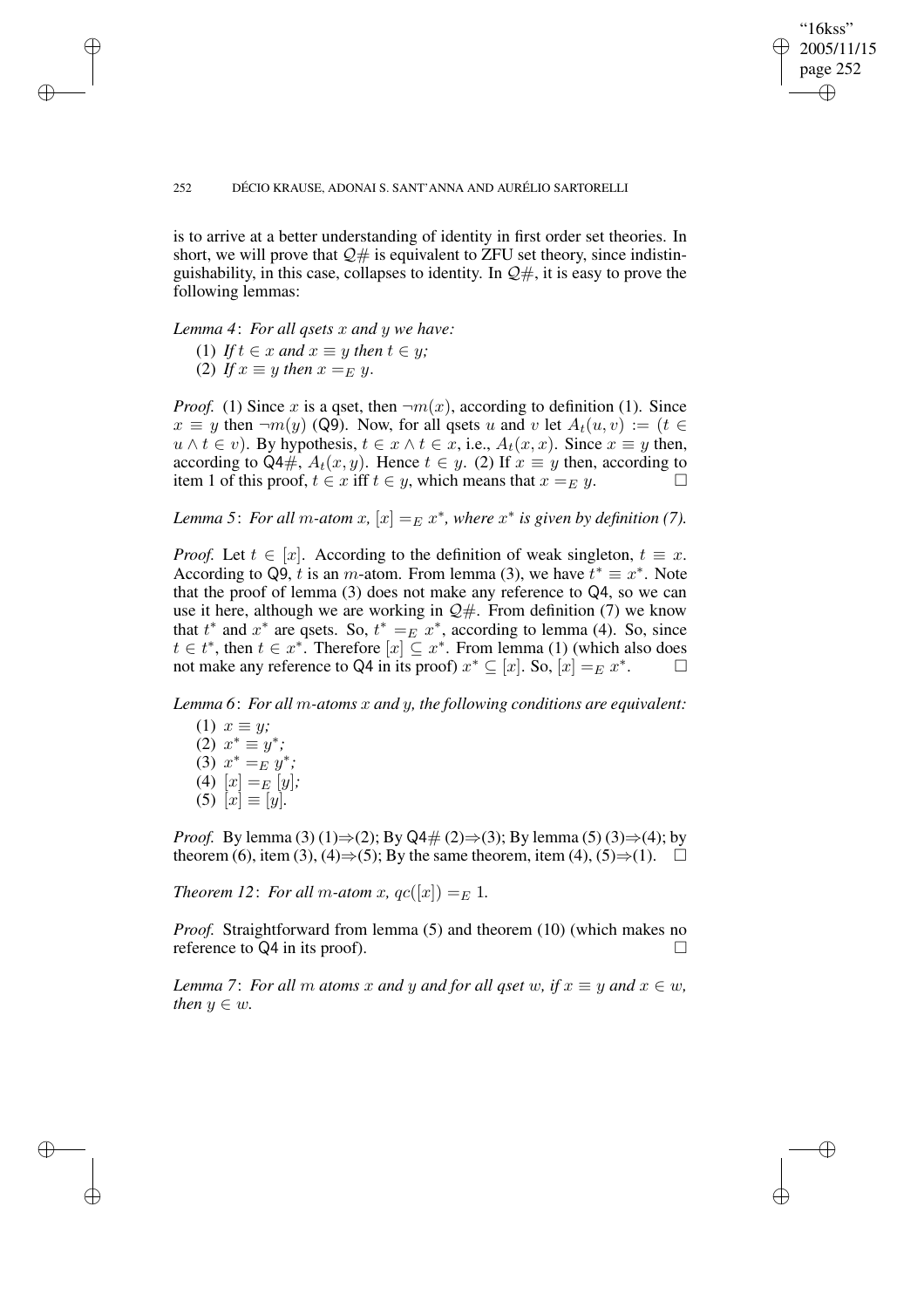✐

*Proof.* From lemma (3)  $x^* \subseteq w$ . From lemma (6)  $y^* \subseteq w$ . From lemma (1), item (4),  $y \in w$ .

*Lemma 8*: *For all* m*-atoms* x *and* y *and for all qset* w*:*

(1) *If*  $x \equiv y$  *and*  $[x] \in w$ *, then*  $[y] \in w$ *;* (2) If  $x \equiv y$  and  $[x] \subseteq w$  then  $[y] \subseteq w$ .

✐

✐

✐

✐

*Proof.* If  $x \equiv y$  then, from lemma (6),  $[x] \equiv [y]$ . But  $[x]$  and  $[y]$  are qsets. Then, from  $Q4\#$  we have (1) and (2).

*Lemma* 9: *For all m-atoms* x *and* y *and for all*  $\lambda$  *and* z:

(1) *If*  $x \equiv y$  *and*  $qc([x]) =_E \lambda$  *then*  $qc([y]) =_E \lambda$ ; (2) If  $x \equiv y$  and  $z \in [x]$  then  $z \in [y]$ .

*Proof.* (1) Follows from theorem (12). (2) Follows from Q12 and Q2.  $\square$ 

Now we can state the main result of this section:

*Theorem* 13: With the usual restrictions,  $\forall x \forall y (x \equiv y \implies (A(x, x) \Rightarrow$  $A(x, y)$ ).

*Proof.* Suppose  $m(x)$ . From Q9,  $m(y)$ . In this case,  $A(x, x)$  is only built from the following types of atomic formulas for some qset w: (1)  $x \in w$ ; (2)  $[x] \in w$ ; (3)  $[x] \subseteq w$ ; (4)  $qc([x]) =_E \lambda$ ; (5)  $z \in [x]$ . From lemmas (7), (8), and (9), we have: (1)  $y \in w$ ; (2)  $[y] \in w$ ; (3)  $[y] \subseteq w$ ; (4)  $qc([y]) =_E \lambda$ ; (5)  $z \in [y]$ , i.e., if  $A(x, x)$  then  $A(x, y)$ . Suppose now that  $\neg m(x)$ . According to Q9  $\neg m(y)$ . By means of Q4#, if  $A(x, x)$  then  $A(x, y)$ .

This last theorem says that indistinguishability  $\equiv$  collapses into identity in  $Q#$ . So,  $Q#$  is equivalent to standard ZFU.

This last theorem depends essentially on the Weak Axiom of Extensionality Q26. It is worth to remark that axiom  $Q4#$  was used by one of us in [11]. But in that paper the Axiom of Extensionality was a little bit different, so, some results presented here are not valid in the quasi-set theory introduced in [11].

In the next section, we shall present some ideas relating quasi-set theory and physics. The contents of this section are also discussed in [24].

## 4. *Physics: The Maxwell-Boltzmann Statistics*

According to usual textbooks on statistical mechanics, Maxwell-Boltzmann (MB) statistics gives us the most probable distribution of N *distinguishable*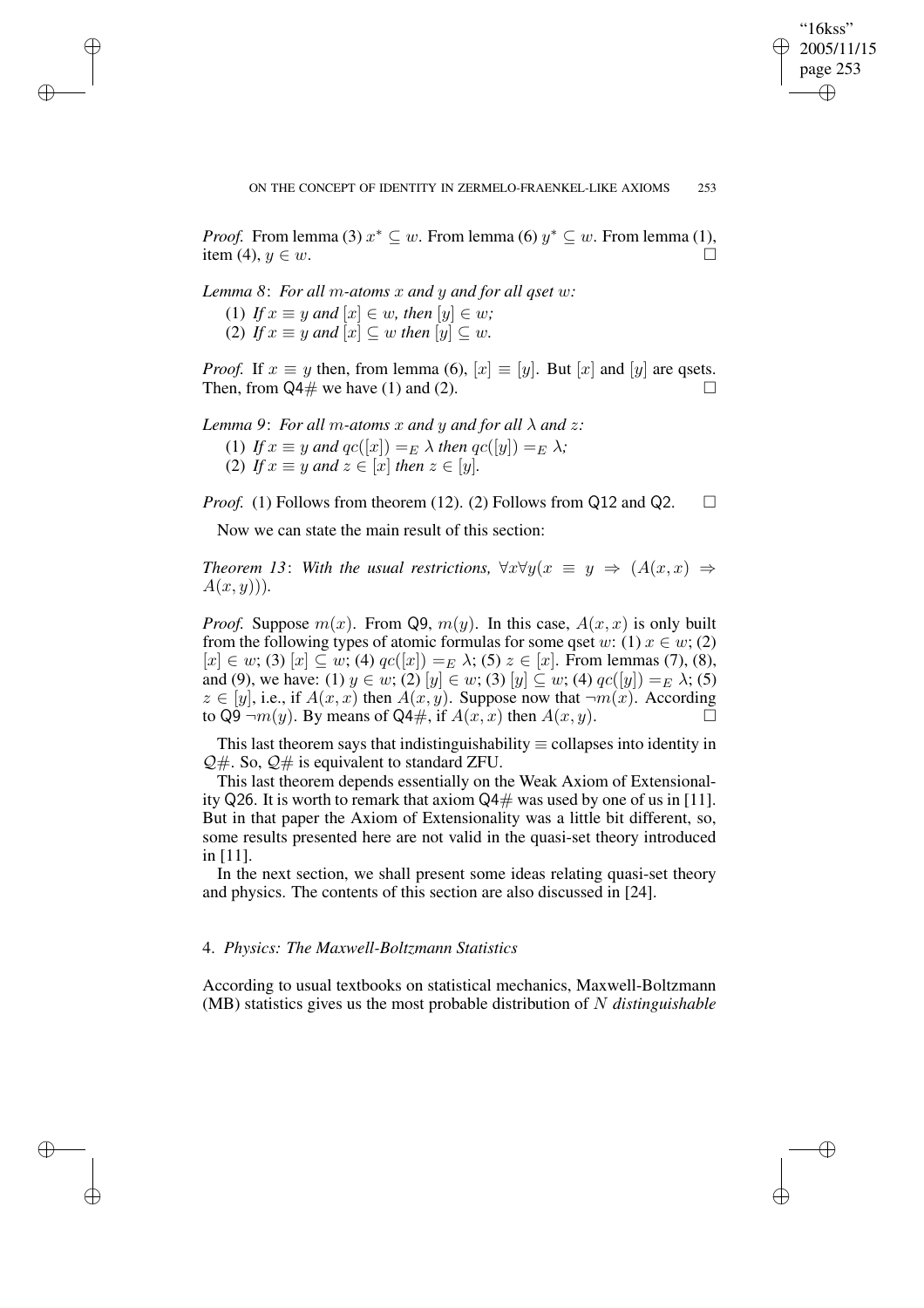## "16kss" 2005/11/15 page 254 ✐ ✐

✐

✐

#### 254 DÉCIO KRAUSE, ADONAI S. SANT'ANNA AND AURÉLIO SARTORELLI

objects into, say, boxes with a specified number of objects each. In this section we show that the hypothesis concerning the objects being distinguishable is unnecessary. To do so, we need to recall some results from standard ZF.

## 4.1. *Some Standard Results in ZF*

✐

✐

✐

✐

In Zermelo-Fraenkel set theory the following results are proven without difficulty (in order to not confuse the considered 'sets' with those of quasi-set theory, we shall refer to them as 'ZF-sets'):

*Lemma 10*: *If* x *is a finite ZF-set, then*

 $card(\mathcal{P}(x)) = 2^{card(x)}$ .

*Theorem* 14: Let  $x$  be a non-empty and finite ZF-set. If we define  $x_2$  as a *set of ordered pairs*  $\langle y_1, y_2 \rangle$  *such that*  $y_1, y_2 \in P(x)$ *,*  $y_1 \cup y_2 = x$ *, and*  $y_1 \cap y_2 = \emptyset$  then  $card(x_2) = 2^{card(x)}$ .

This theorem corresponds to say that the number of ways we can distribute N distinguishable particles  $(N = card(x))$  between *two* boxes (represented by the ordered *pair*  $\langle y_1, y_2 \rangle$  is  $2^N$ .

*Theorem* 15: Let x be a finite ZF-set such that  $card(x) = N$ . If we define  $x_n$ *as a set of ordered n*-tuples  $\langle y_1, \cdots, y_n \rangle$  *such that for all*  $i = 1, \cdots, n$  *we have*  $y_i \in \mathcal{P}(x)$ ,  $\bigcup_i y_i = x$ , and  $i \neq j \Rightarrow y_i \cap y_j = \emptyset$ , then  $card(x_n) = n^N$ .

We could rewrite theorem  $(15)$  as:

*Theorem* 16: Let x be a finite ZF-set such that  $card(x) = N$ . If we define  $x_n$  $a$ s  $a$  set of ordered  $n$ -tuples  $\langle y_1, \cdots, y_n \rangle$  such that for all  $i = 1, \cdots, n$  we *have*  $y_i \in \mathcal{P}(x)$ ,  $\bigcup_i y_i = x$ , and  $\sum_i card(y_i) = card(x)$ , then  $card(x_n) =$  $n^N$ .

*Proof.* Analogous to the proof of theorem (15), since  $\bigcup_i y_i = x$ , and  $i \neq$  $j \Rightarrow y_i \cap y_j = \emptyset$  iff  $\bigcup_i y_i = x$ , and  $\sum_i card(y_i) = card(x)$ .

This theorem corresponds to say that the number of ways that we can distribute N distinguishable particles  $(N = card(x))$  among n boxes (represented by the ordered *n*-tuple  $\langle y_1, \cdots, y_n \rangle$  is  $n^N$ .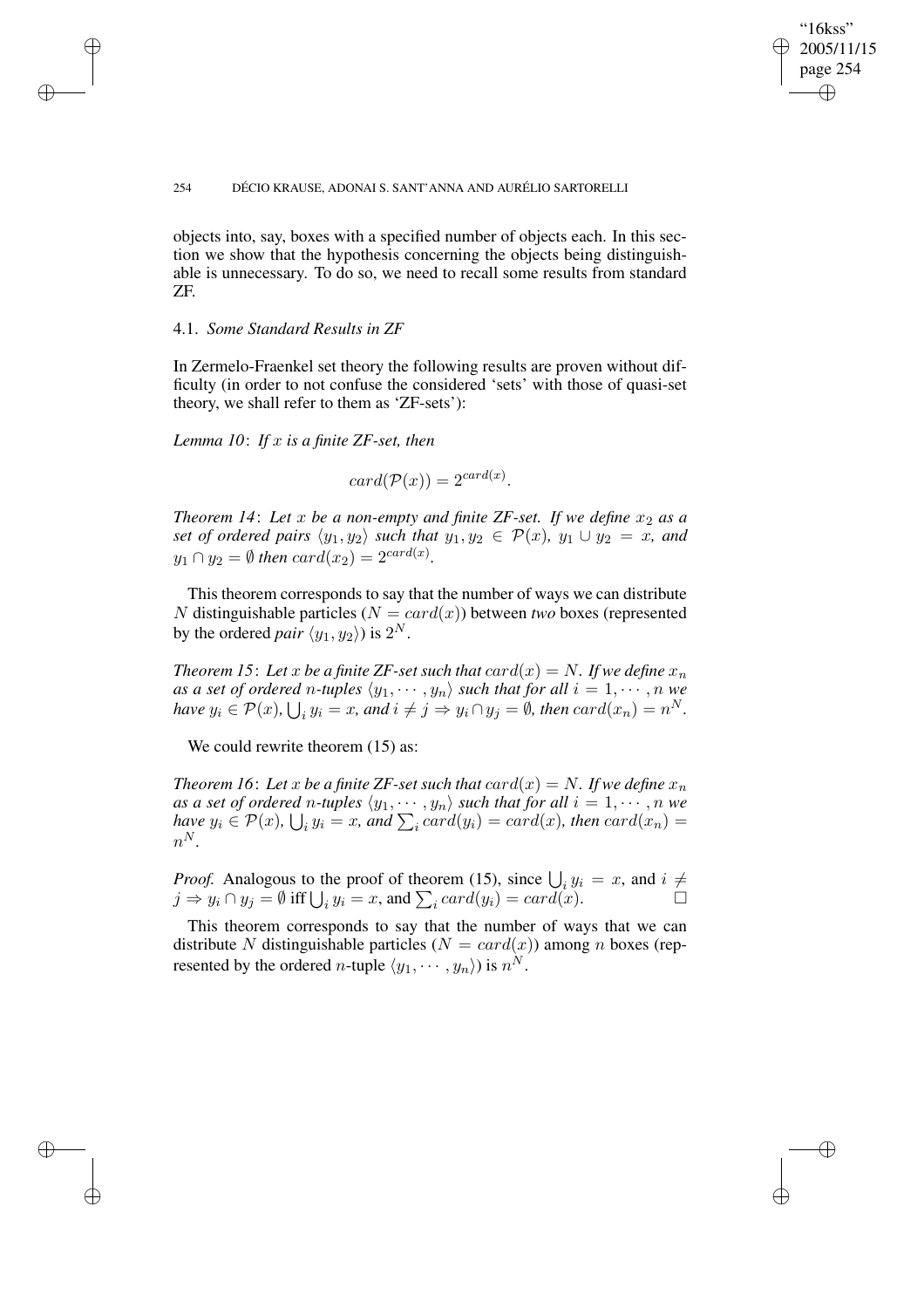"16kss" 2005/11/15 page 255

✐

✐

✐

✐

## 4.2. *Quasi-Set-Theoretical Combinatorics*

✐

✐

✐

✐

Given these results, we remark that we can obtain a perhaps more fruitful quasi-set theory, which indices a 'quasi-set-theoretical combinatorics' by exchanging the axiom Q25 by the following postulate, which is a generalization of Q25, as well as a quasi-set-theoretical version of theorem (15):

Q25<sup> $\prime$ </sup> Let x be a finite quasi-set such that  $qc(x) = E N$ . If we define  $z_n$ as the quasi-set whose elements are ordered *n*-tuples  $\langle y_1, \cdots, y_n \rangle$ , where, for all  $I =_E 1, \dots, n$ , we have  $y_i \in \mathcal{P}(x)$ ,  $\bigcup_i$ <br> $\sum_i q c(y_i) =_E q c(x)$ , then we have the following:  $y_i = x$ , and  $i_{i}$   $qc(y_i) =_{E} qc(x)$ , then we have the following:

$$
qc(z_n) =_E n^N. \tag{4}
$$

In the case where  $n = E$  2, we have a sentence which is equivalent to axiom Q25.

The aim of axiom Q25' is to allow us to define a quasi-set theoretical combinatorics which can be useful to cope with distribution functions. From the mathematical point of view, it is important to show that the exchange of axiom  $Q25$  by  $Q25'$  does not entail inconsistencies in quasi-set theory, supposing this theory is consistent. This shall be proven in the Section 5. The point, at this moment, is that Q25 is very 'weak' if we are interested on a quasi-set-theoretical combinatorics with more than two physical states or 'boxes', as exemplified in the Introduction. Besides, axiom Q25' is our quasi-set theoretical version of theorem (16).

If we recall the polynomial of Leibniz, we can rewrite equation (4) as:

$$
qc(z_n) =_E n^N =_E \sum \frac{N!}{\prod_{i=1,\cdots,n} n_i!},
$$
\n(5)

where the sum is over all possible combinations of nonnegative integers  $n_i$ such that  $\sum_{i=1,\cdots,n} n_i =_E N$ .

Interpreting  $n$  as the number of physical states,  $N$  as the total number of particles and  $n_i$  as the number of particles associated to each physical state  $i$ , then it is easy to see that each parcel of the summation in equation  $(5)$  is a possible MB (Maxwell-Boltzmann) distribution of N particles in  $n$  possible states. The most probable among all these parcels is precisely the MB distribution. So, we can add equation (5), with its respective interpretation, as another extra-assumption (an 'empirical axiom') in quasi-set theory. In other words, we are generalizing theory  $Q$ , by replacing axiom Q25 by axiom Q25'. We refer to this generalized quasi-set theory as  $Q'$ . If we do not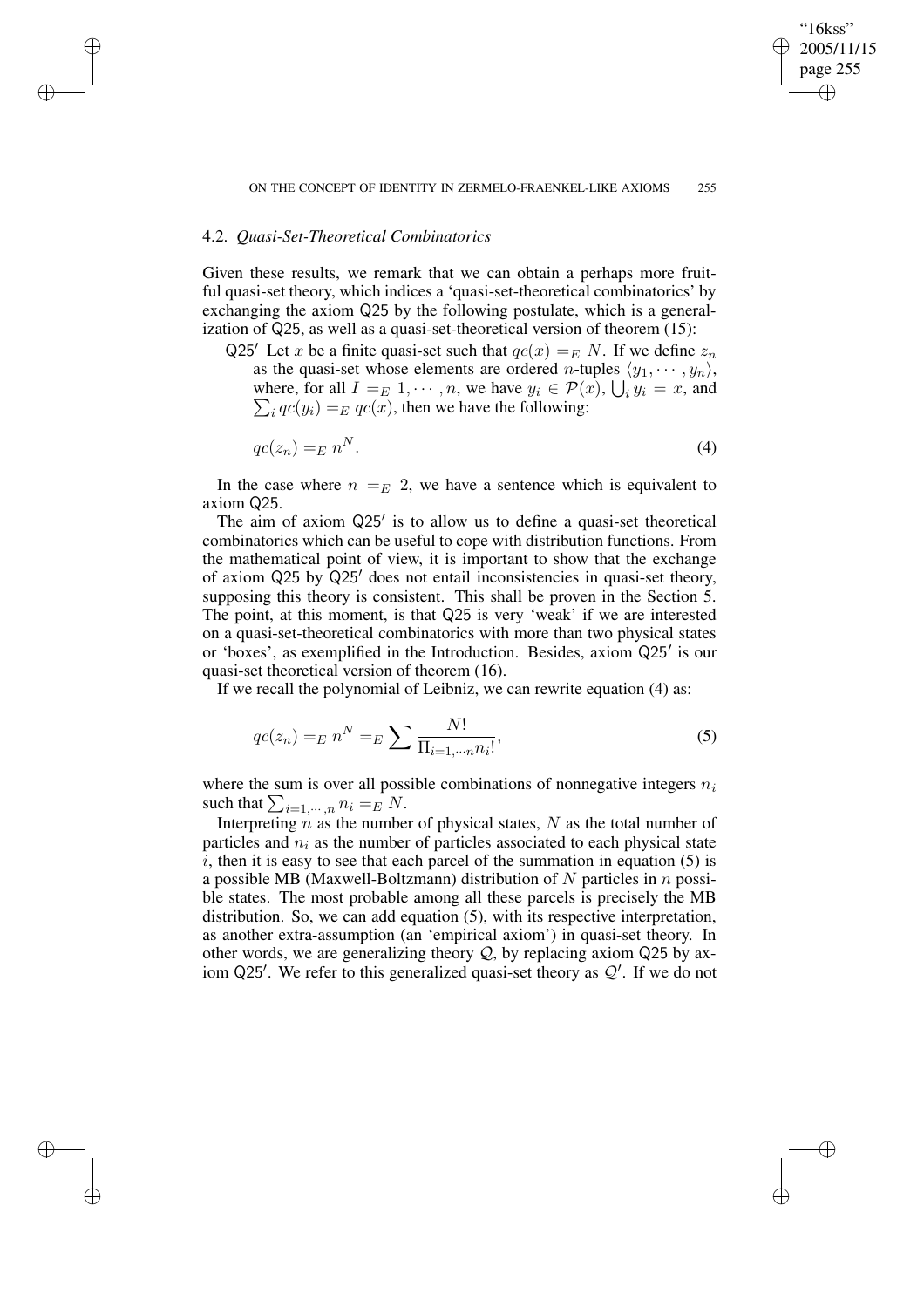## "16kss" 2005/11/15 page 256 ✐ ✐

✐

✐

#### 256 DÉCIO KRAUSE, ADONAI S. SANT'ANNA AND AURÉLIO SARTORELLI

replace axiom Q25 by Q25', there is no way of saying anything about a distribution of N particles among an arbitrary number  $n$  of states or boxes. In this case, we would be confined to the very particular case of 2 states only.

It is easy to see that, for all i, we have  $n_i =_E qc(y_i)$ . Axiom Q25<sup>7</sup> is just another way of saying that the number of ways we can distribute  $N$  objects (either distinguishable or not) among *n* boxes is  $n^N$ . The condition that  $\bigcup_i y_i =_E x$ , and  $\sum_i qc(y_i) =_E qc(x)$  is simply a way to guarantee that there will be no 'repeated occurrence' of the same object in two boxes. Nevertheless, it is obvious that the expression 'repeated occurrence', in this quasi-set-theoretical context, is just an intuitive approach for didactic purposes, since there is no sense in saying that the 'same' object cannot occupy two boxes.

The reader could ask: what are the so-called "boxes"? Each  $y_i$  corresponds to a given box or physical state. There can be, of course, two indistinguishable boxes  $y_i$  and  $y_j$ . In this case, the labels i and j cannot individualize each box. They are just different names, or labels, attributed to two indistinguishable objects (qsets, in this case).

## 4.3. *One Simple Example*

✐

✐

✐

✐

Now, let us exhibit an example in order to illustrate our ideas. Consider a collection of three indistinguishable particles to be distributed in two possible states or 'boxes'. According to standard textbooks on statistical mechanics, there are only four possibilities of distribution. On the other hand, according to our axiomatic framework — axiom  $\mathsf{Q}25'$  — there are eight possibilities. If we impose that the occupation number of each box is constant, the number of possibilities corresponds to one parcel of the sum in equation (5).

The question now is: what about the extra four possibilities predicted by axiom  $\dot{Q}$ 25'? The eight possibilities predicted by  $Q$ 25' and equation (5) come from

$$
2^{3} = \frac{3!}{3!0!} + \frac{3!}{2!1!} + \frac{3!}{1!2!} + \frac{3!}{0!3!}.
$$

So, we have one possibility with 3 particles in the first state and no particle in the second state, plus three *indistinguishable* possibilities with 2 particles in the first state and 1 particle in the second state, plus three *indistinguishable* possibilities with 1 particle in the first state and 2 particles in the second state, plus one single possibility with no particle in the first state and 3 particles in the remaining one. The calculation of the most probable case is made for a large number of particles, following the standard calculations of statistical mechanics.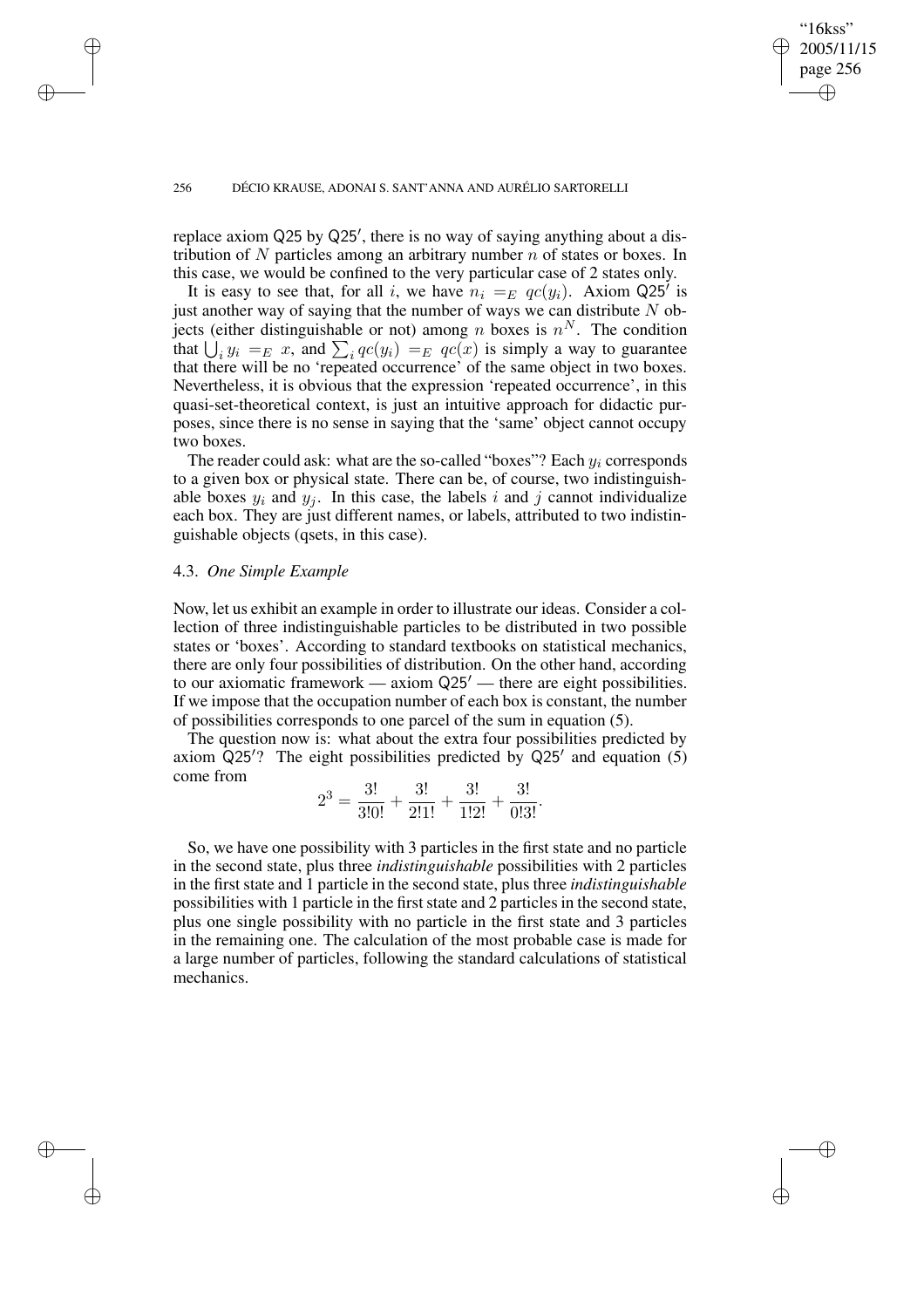#### ON THE CONCEPT OF IDENTITY IN ZERMELO-FRAENKEL-LIKE AXIOMS 257

"16kss" 2005/11/15 page 257

✐

✐

✐

✐

Following our example, axiom Q25' says that we can distribute 3 objects (either indistinguishable or not) among 2 boxes in  $2<sup>3</sup>$  ways (either indistinguishable or not). But this axiom does not say *how* can we make this distribution. If we do not appeal to equation (5), we have the following: according to Fig. 1, there are, at least, by means of axiom Q16, *four* possible distributions. But axiom Q25' says that there are eight possible distributions. One possibility is something like Fig. 2, that is, the four distributions in Fig. 1 *plus* four distributions which are indistinguishable from the third distribution of Fig. 1. The reader can easily imagine other possibilities. So, axiom  $Q25'$  by itself does not allow us to derive MB statistics. It simply says that MB statistics is a possibility even in a collection of indiscernible objects. Axiom Q25' *and* equation (5), with its respective interpretation in the context of Q25', is a way to say that the only possibility is that one illustrated at Fig. 3.



✐

✐

✐

✐

Figure 1. The 'first' four possible distributions of 3 objects (indistinguishable or not) among 2 boxes. Each line represents one possible distribution and each bullet represents an object.

| $\bullet\bullet\bullet$ |                         |
|-------------------------|-------------------------|
|                         | ●                       |
| ٠                       |                         |
|                         | $\bullet\bullet\bullet$ |
| a                       |                         |
| n                       |                         |
| a                       |                         |
|                         |                         |

Figure 2. One possible sequence of the eight possible distributions of 3 objects among 2 boxes according to axiom  $Q25'$ .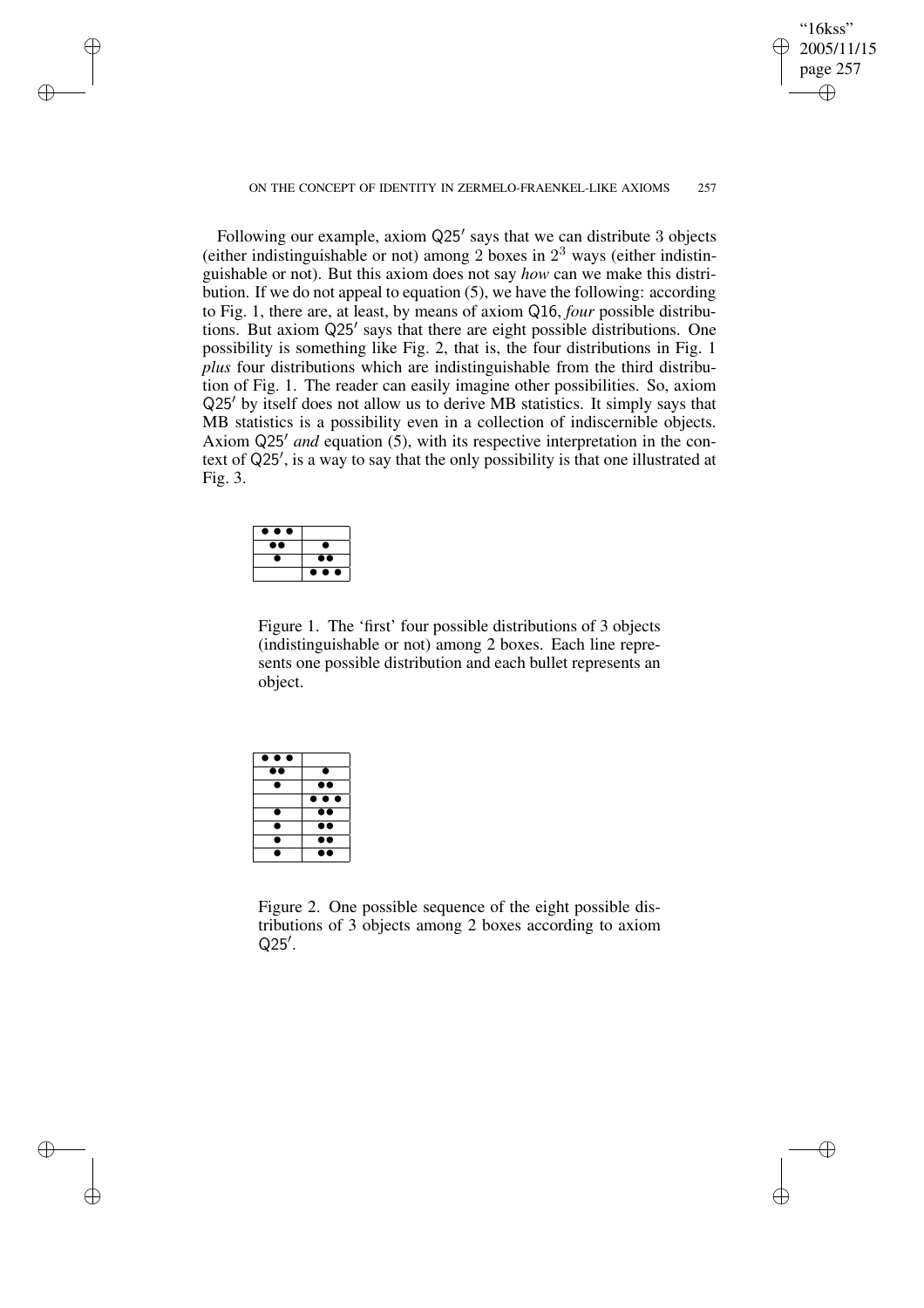✐

#### 258 DÉCIO KRAUSE, ADONAI S. SANT'ANNA AND AURÉLIO SARTORELLI

| $\bullet\bullet\bullet$ |                         |
|-------------------------|-------------------------|
| $\bullet\bullet$        | т                       |
| $\bullet\bullet$        |                         |
|                         | т                       |
|                         |                         |
|                         | $\bullet\bullet$        |
|                         |                         |
|                         | $\bullet\bullet\bullet$ |

✐

✐

✐

✐

Figure 3. The only possible distribution of 3 objects among 2 boxes, if we conjugate axiom  $Q25'$  and equation (2).

#### 5. *Quantum Statistics*

Since we may have MB distribution among non-individuals, what is the difference between quantum statistics and MB, after all? In Bose-Einstein statistics, we take into account *only distinguishable possibilities*, among all possibilities predicted by axiom Q25'. Fermi-Dirac statistics is derived in the same vein, but with the additional assumption of the quasi-set theoretical version of Pauli's Exclusion Principle:  $qc(y_i) \leq 1$  for each i in Q25'. Putting it another way, quantum statistics may be seen as special cases of MB statistics of a collection of indistinguishable particles.

## ACKNOWLEDGEMENTS

We would like to thank José Renato Ramos Barbosa for his discussions on a first draft of this paper within the context of the Analice Gebauer Volkov Seminars at the Federal University of Paraná.

One of the authors (Sant'Anna) would like to thank Otávio Bueno and Davis Baird for their hospitality during his stay at the Department of Philosophy of the University of South Carolina, where part of this paper was completed.

This work was partially supported by CAPES and CNPq (Brazilian government agencies).

> Department of Philosophy, Federal University of Santa Catarina, P.O. Box 476, Florianópolis, SC, 88040-900, Brazil.

> > Department of Philosophy, University of South Carolina, Columbia, SC, 29208, USA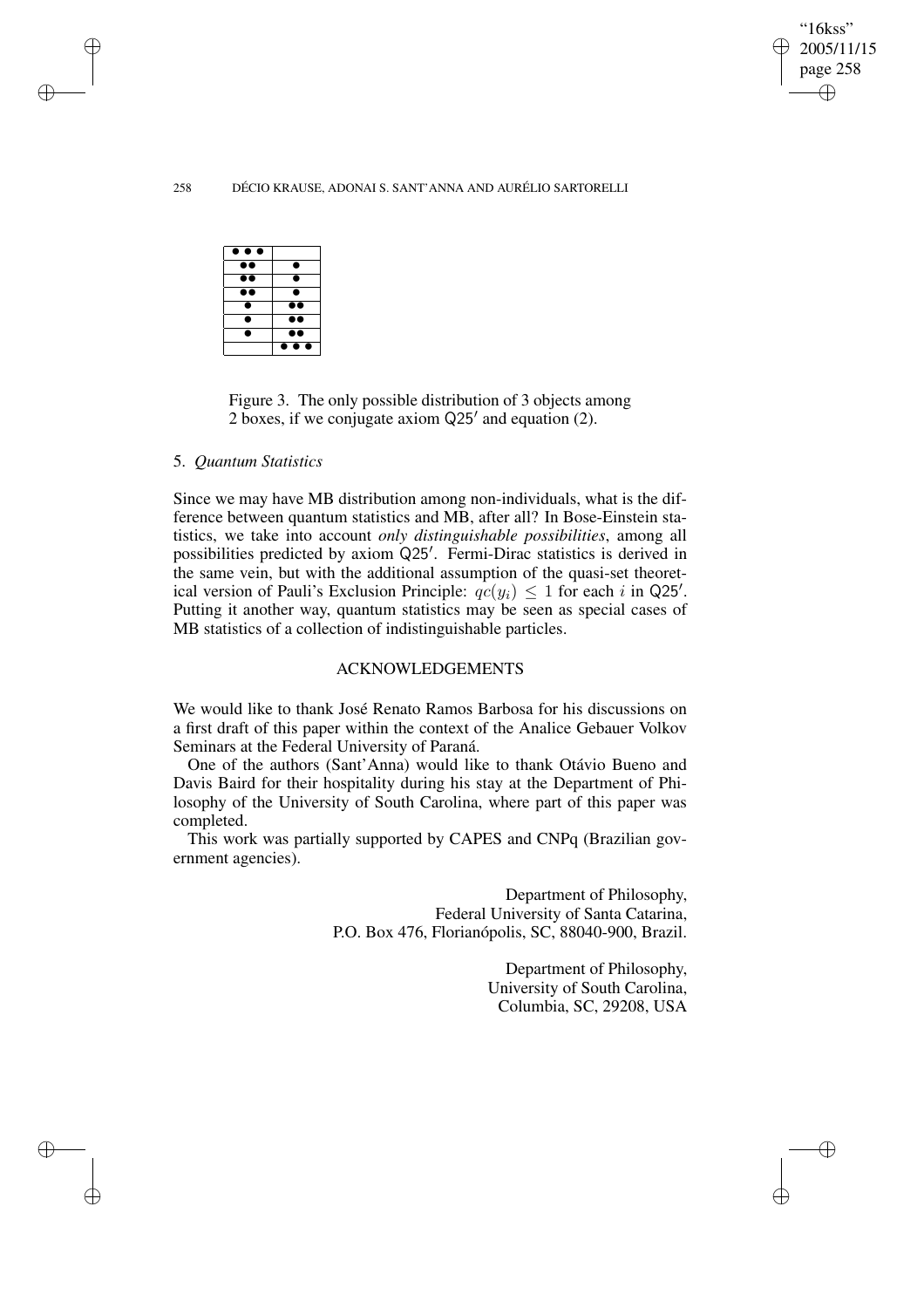## ON THE CONCEPT OF IDENTITY IN ZERMELO-FRAENKEL-LIKE AXIOMS 259

✐

✐

✐

✐

Department of Mathematics, Federal University of Paraná, P.O. Box 019081, Curitiba, PR, 81531-990, Brazil.

"16kss" 2005/11/15 page 259

✐

✐

✐

✐

E-mail: d.krause@pop.com.br

## **REFERENCES**

- [1] Browder, F.E. (ed.), *Proceedings of the Symposium on Pure Mathematics of the American Mathematical Society – Mathematical Developments Arising from Hilbert Problems)* 28 (AMS, Providence, 1976).
- [2] Cantor, G., *Contributions to the Founding of Transfinite Numbers* (Dover, New York, 1955).
- [3] da Costa, N.C.A. and Krause, D., 'Set theoretical models for quantum systems', in Dalla Chiara, M.L. et al. (eds.), *Language, Quantum, Music*, Kluwer Ac. Press, 1999, 171–181.
- [4] Enderton, H.B., *Elements of Set Theory*, Academic Pres, 1977.
- [5] Fraenkel, A.A., 'The notion of 'definite' and the independence of the axiom of choice' (1922), in J. van Heijennort (ed.) *From Frege to Gödel: A Source Book in Mathematical Logic, 1879–1931* (Harvard Un. Press, 1967) 284–289.
- [6] French, S. and Krause, D., 'Vague identity and quantum non-individuality', *Analysis* 55 (1), 1995, 20–26.
- [7] French, S. and Krause, D., 'The logic of quanta', in Cao, T.Y. (ed.), *Conceptual Foundations of Quantum Field Theory*, Cambridge Un. Press, 1999, 324–242.
- [8] Heisenberg, W., 'What is an elementary particle?', in Heisenberg, W., *Encounters with Einstein and Other Essays on People, Places, and Particles*, Princeton Un. Press, 1989.
- [9] Huggett, N., 'Atomic metaphysics', *The Journal of Philosophy* 96 5–24 (1999).
- [10] Krause, D., *Não-Reflexividade, Indistingüibilidade e Agregados de Weyl*, Ph.D. Thesis, FFLCH-USP, Brazil, 1990.
- [11] Krause, D.,'On a quasi-set theory', *Notre Dame Journal of Formal Logic* 33 (3), 1992, 402–411.
- [12] Krause, D., 'Axioms for collections of indistinguishable objects', *Logique et Analyse* 153–154, 1996, 69–93.
- [13] Krause, D. and French, S., 'A formal framework for quantum non– individuality', *Synthese* 102, 1995, 195–214.
- [14] Krause, D. and French, S., 'Quantum objects are vague objects', *Sorites* 6, 1996, 21–33.